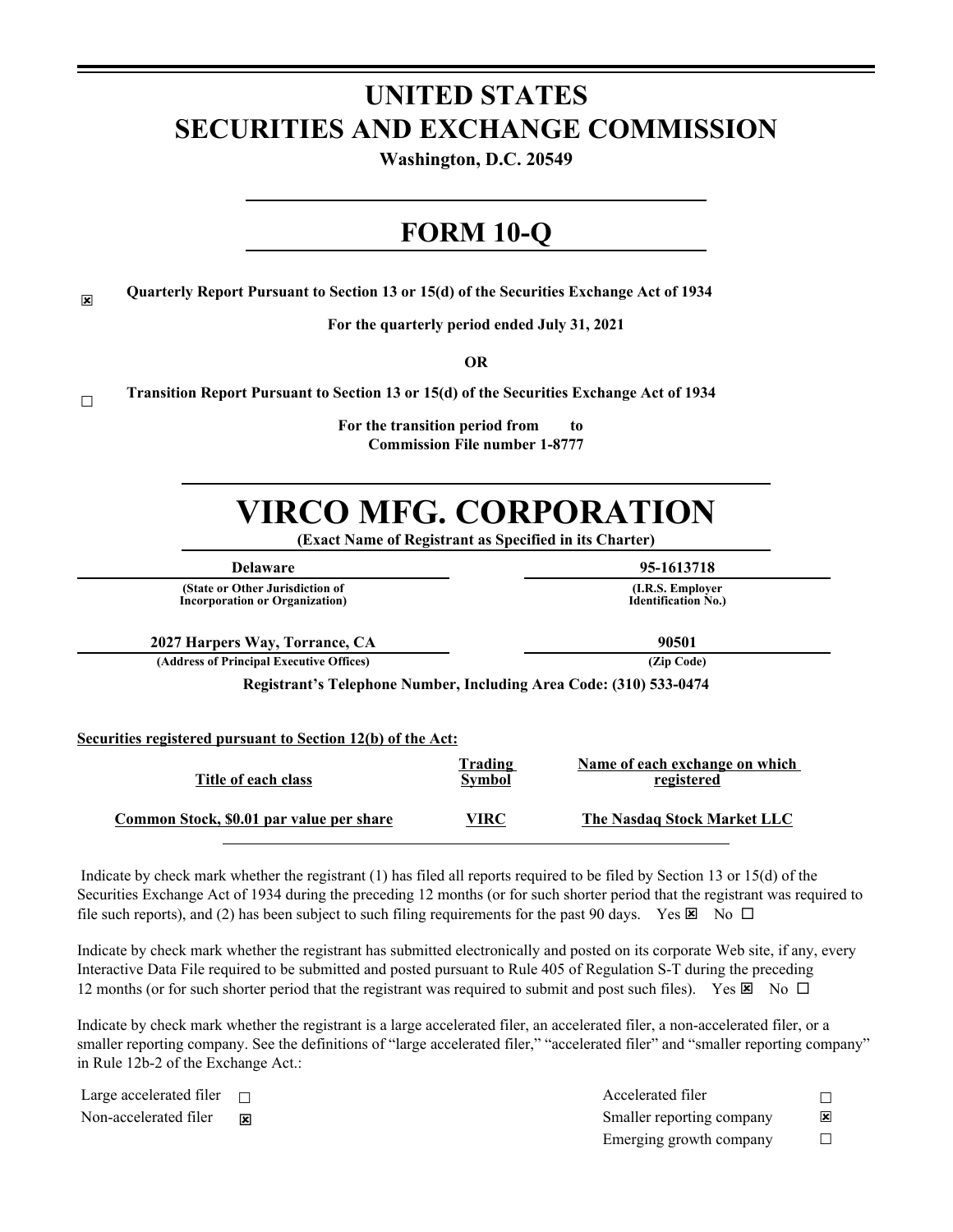If an emerging growth company, indicate by check mark if the registrant has elected not to use the extended transition period for complying with any new or revised financial accounting standards provided pursuant to Section 13(a) of the Exchange Act.  $\Box$ 

Indicate by check mark whether the registrant is a shell company (as defined in Rule 12b-2 of the Exchange Act). Yes  $\Box$  No  $\boxtimes$ 

The number of shares outstanding for each of the registrant's classes of common stock, as of the latest practicable date: Common Stock, \$.01 par value — 16,102,023 shares as of September 6, 2021.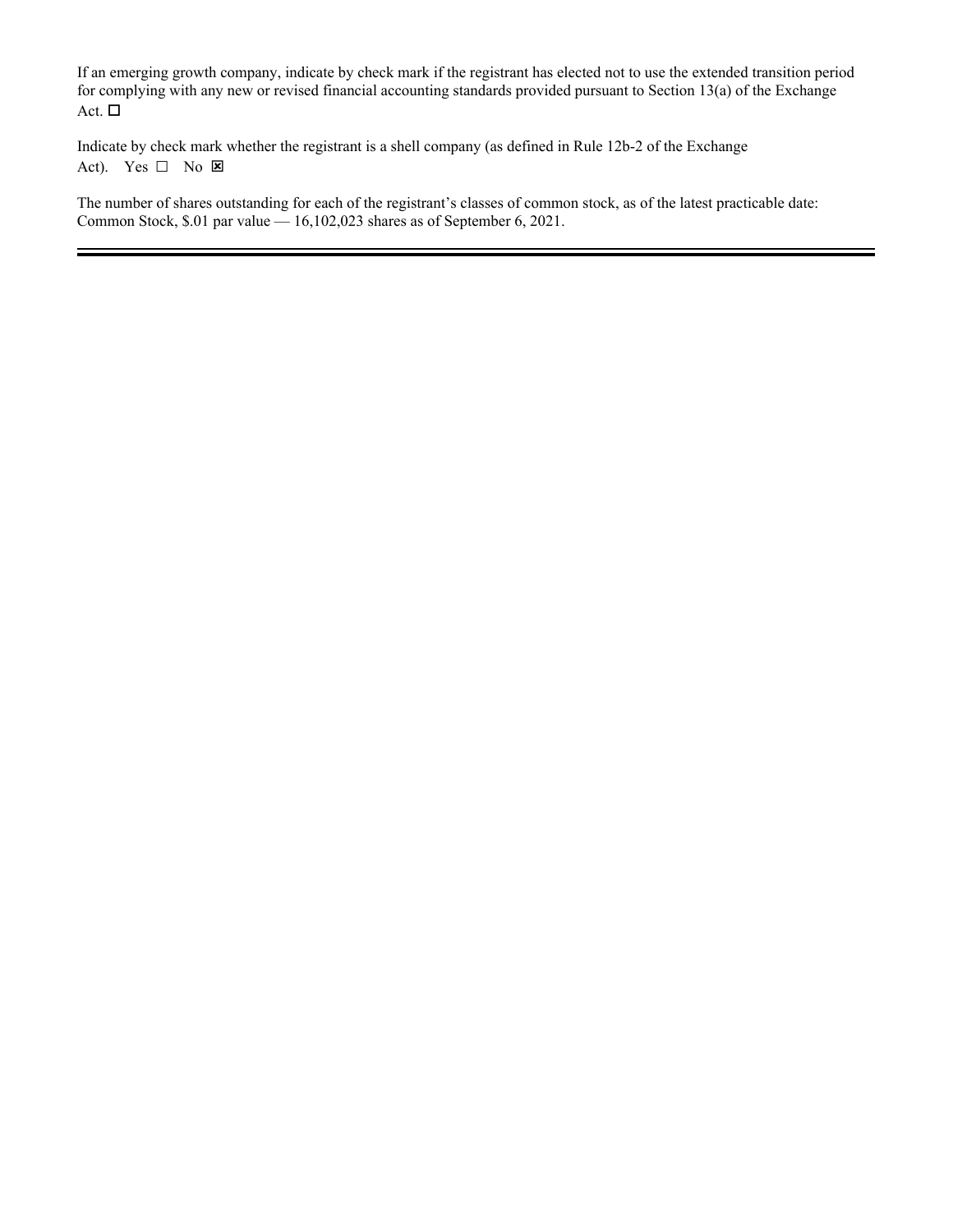# **TABLE OF CONTENTS**

| Part I. Financial Information                                                                                                         | $\overline{3}$ |
|---------------------------------------------------------------------------------------------------------------------------------------|----------------|
| Item 1. Financial Statements                                                                                                          | $\overline{3}$ |
| Unaudited condensed consolidated balance sheets - July 31, 2021, January 31, 2021 and July 31, 2020                                   | $\overline{3}$ |
| Unaudited condensed consolidated statements of income - Three months ended July 31, 2021 and 2020                                     | $\overline{5}$ |
| Unaudited condensed consolidated statements of operations - Six months ended July 31, 2021 and 2020                                   | 6              |
| Unaudited condensed consolidated statements of comprehensive income - Three months ended July 31, 2021<br>and 2020                    | $\overline{1}$ |
| Unaudited condensed consolidated statements of comprehensive income (loss) - Six months ended July 31,<br>2021 and 2020               | 8              |
| Unaudited condensed consolidated statements of cash flows - Six months ended July 31, 2021 and 2020                                   | $\overline{9}$ |
| Unaudited condensed consolidated statements of changes in stockholders' equity - Three and Six months ended<br>July 31, 2021 and 2020 | 10             |
| Notes to unaudited condensed consolidated financial statements - July 31, 2021                                                        | 12             |
| Item 2. Management's Discussion and Analysis of Financial Condition and Results of Operations                                         | 21             |
| Item 3. Quantitative and Qualitative Disclosures about Market Risk                                                                    | 23             |
| Item 4. Controls and Procedures                                                                                                       | 24             |
| Part II. Other Information                                                                                                            | 25             |
| Item 1. Legal Proceedings                                                                                                             | 25             |
| Item 1A. Risk Factors                                                                                                                 | 25             |
| Item 2. Unregistered Sales of Equity Securities, Use of Proceeds and Issuer Purchases of Equity Securities                            | 25             |
| Item 3. Defaults Upon Senior Securities                                                                                               | 25             |
| Item 4. Mine Safety Disclosures                                                                                                       | 25             |
| Item 5. Other Information                                                                                                             | 25             |
| Item 6. Exhibits                                                                                                                      | 25             |
| EX-31.1                                                                                                                               |                |
| $EX-31.2$                                                                                                                             |                |
| $EX-32.1$                                                                                                                             |                |
| <b>EX-101 INSTANCE DOCUMENT</b>                                                                                                       |                |
| <b>EX-101 SCHEMA DOCUMENT</b>                                                                                                         |                |
| EX-101 CALCULATION LINKBASE DOCUMENT                                                                                                  |                |
|                                                                                                                                       |                |

EX-101 LABELS LINKBASE DOCUMENT

EX-101 PRESENTATION LINKBASE DOCUMENT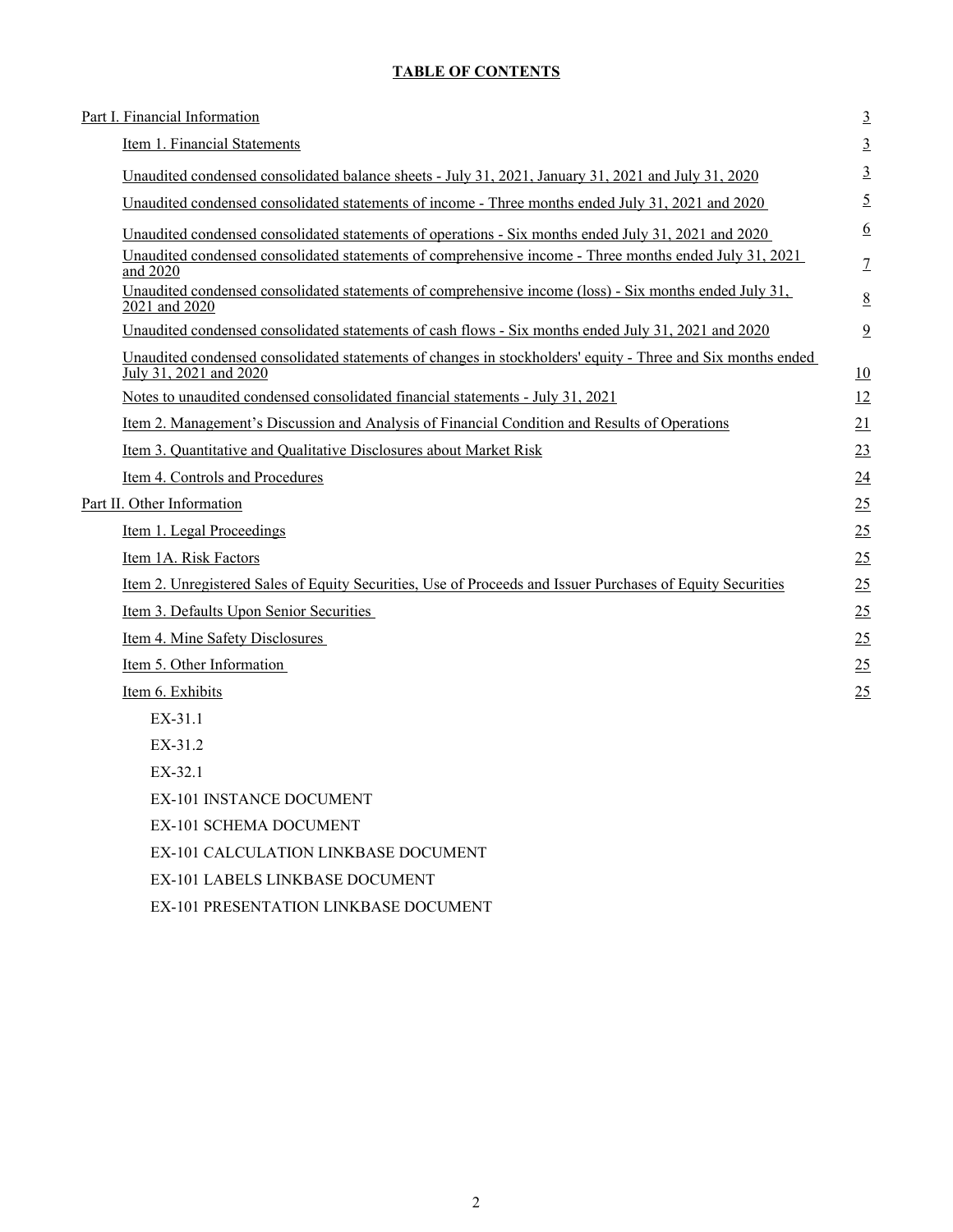# **Unaudited Condensed Consolidated Balance Sheets**

<span id="page-3-0"></span>

|                                                | 7/31/2021 |         | 1/31/2021     |                |               | 7/31/2020 |
|------------------------------------------------|-----------|---------|---------------|----------------|---------------|-----------|
|                                                |           |         |               | (In thousands) |               |           |
|                                                |           |         |               |                |               |           |
| Assets                                         |           |         |               |                |               |           |
| Current assets                                 |           |         |               |                |               |           |
| Cash                                           | \$        | 641     | $\mathcal{S}$ | 402            | $\mathcal{S}$ | 878       |
| Trade accounts receivables, net                |           | 34,400  |               | 9,759          |               | 32,688    |
| Other receivables                              |           | 51      |               | 26             |               | 60        |
| Income tax receivable                          |           | 124     |               | 199            |               | 535       |
| Inventories                                    |           | 42,393  |               | 38,270         |               | 49,444    |
| Prepaid expenses and other current assets      |           | 2,151   |               | 2,311          |               | 2,174     |
| Total current assets                           |           | 79,760  |               | 50,967         |               | 85,779    |
| Non-current assets                             |           |         |               |                |               |           |
| Property, plant and equipment                  |           |         |               |                |               |           |
| Land                                           |           | 3,731   |               | 3,731          |               | 3,731     |
| Land improvements                              |           | 734     |               | 734            |               | 734       |
| Buildings and building improvements            |           | 51,263  |               | 51,262         |               | 51,182    |
| Machinery and equipment                        |           | 112,544 |               | 112,098        |               | 111,710   |
| Leasehold improvements                         |           | 993     |               | 1,004          |               | 1,086     |
| Total property, plant and equipment            |           | 169,265 |               | 168,829        |               | 168,443   |
| Less accumulated depreciation and amortization |           | 133,517 |               | 132,003        |               | 129,596   |
| Net property, plant and equipment              |           | 35,748  |               | 36,826         |               | 38,847    |
| Operating lease right-of-use assets            |           | 15,602  |               | 17,596         |               | 19,551    |
| Deferred tax assets, net                       |           | 10,840  |               | 11,716         |               | 11,222    |
| Other assets, net                              |           | 7,972   |               | 7,931          |               | 7,970     |
| <b>Total assets</b>                            | \$        | 149,922 | $\mathcal{S}$ | 125,036        | $\mathcal{S}$ | 163,369   |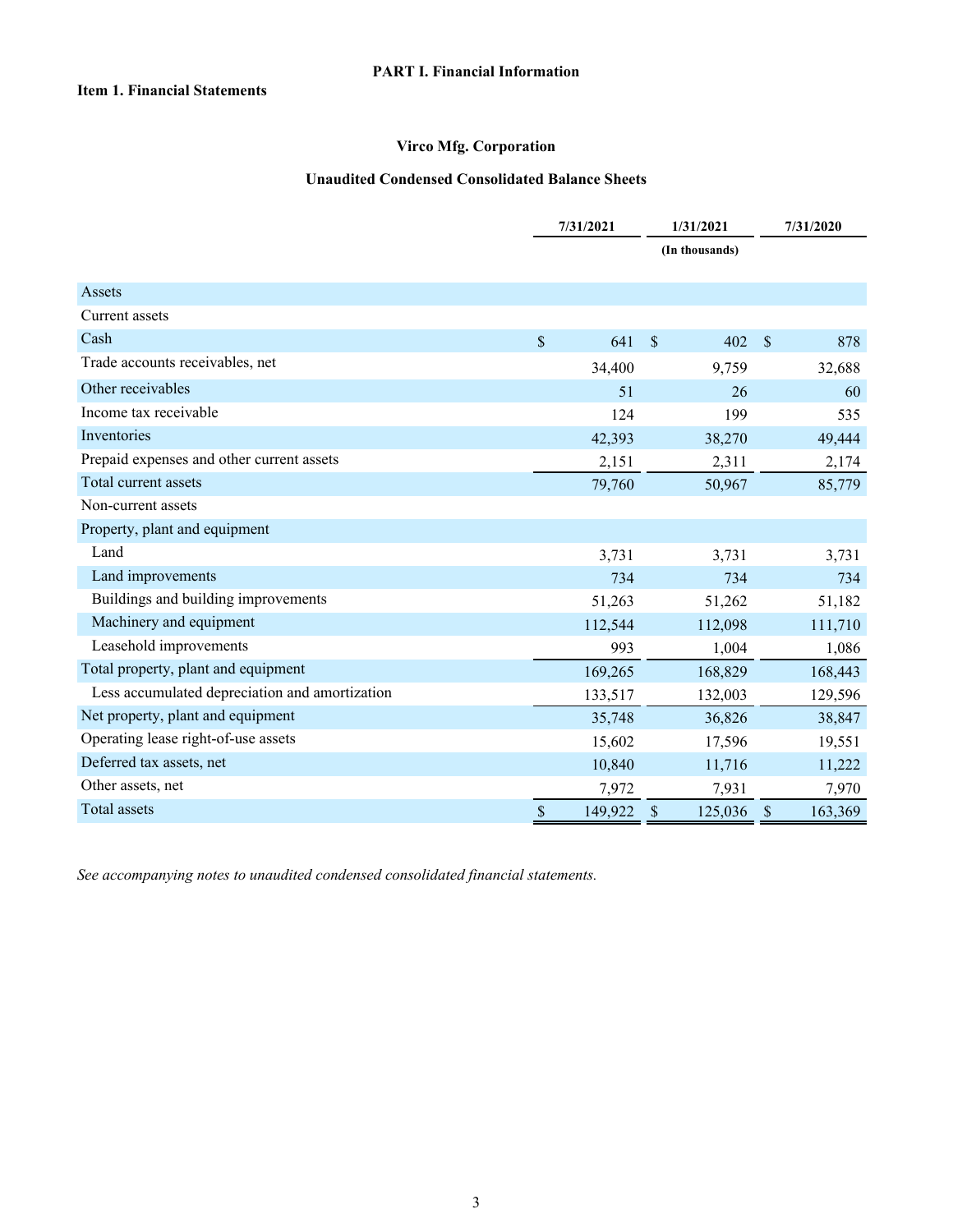# **Unaudited Condensed Consolidated Balance Sheets**

|                                                                                                                                          |               | 7/31/2021 | 1/31/2021                                       |               | 7/31/2020 |
|------------------------------------------------------------------------------------------------------------------------------------------|---------------|-----------|-------------------------------------------------|---------------|-----------|
|                                                                                                                                          |               |           | (In thousands, except share and par value data) |               |           |
|                                                                                                                                          |               |           |                                                 |               |           |
| Liabilities                                                                                                                              |               |           |                                                 |               |           |
| <b>Current liabilities</b>                                                                                                               |               |           |                                                 |               |           |
| Accounts payable                                                                                                                         | $\mathsf{\$}$ | 18,821    | \$<br>8,421                                     | \$            | 16,764    |
| Accrued compensation and employee benefits                                                                                               |               | 5,502     | 4,576                                           |               | 5,595     |
| Current portion of long-term debt                                                                                                        |               | 5,526     | 887                                             |               | 18,387    |
| Current portion operating lease liability                                                                                                |               | 4,678     | 4,672                                           |               | 4,581     |
| Other accrued liabilities                                                                                                                |               | 9,147     | 3,550                                           |               | 6,417     |
| Total current liabilities                                                                                                                |               | 43,674    | 22,106                                          |               | 51,744    |
| Non-current liabilities                                                                                                                  |               |           |                                                 |               |           |
| Accrued self-insurance retention                                                                                                         |               | 1,374     | 935                                             |               | 1,494     |
| Accrued pension expenses                                                                                                                 |               | 19,000    | 21,889                                          |               | 21,419    |
| Income tax payable                                                                                                                       |               | 65        | 65                                              |               | 71        |
| Long-term debt, less current portion                                                                                                     |               | 14,738    | 9,553                                           |               | 15,407    |
| Operating lease liability, less current portion                                                                                          |               | 13,429    | 15,619                                          |               | 17,798    |
| Other long-term liabilities                                                                                                              |               | 685       | 682                                             |               | 704       |
| Total non-current liabilities                                                                                                            |               | 49,291    | 48,743                                          |               | 56,893    |
| Commitments and contingencies (Notes 6, 7 and 13)                                                                                        |               |           |                                                 |               |           |
| Stockholders' equity                                                                                                                     |               |           |                                                 |               |           |
| Preferred stock:                                                                                                                         |               |           |                                                 |               |           |
| Authorized 3,000,000 shares, \$0.01 par value; none issued or<br>outstanding                                                             |               |           |                                                 |               |           |
| Common stock:                                                                                                                            |               |           |                                                 |               |           |
| Authorized 25,000,000 shares, \$0.01 par value; issued and outstanding<br>16,102,023 shares at 7/31/2021 and 15,918,642 at 1/31/2021 and |               |           |                                                 |               |           |
| 7/31/2020                                                                                                                                |               | 161       | 159                                             |               | 159       |
| Additional paid-in capital<br>Accumulated deficit                                                                                        |               | 119,985   | 119,655                                         |               | 119,149   |
|                                                                                                                                          |               | (52, 191) | (52,042)                                        |               | (50, 955) |
| Accumulated other comprehensive loss                                                                                                     |               | (10,998)  | (13, 585)                                       |               | (13,621)  |
| Total stockholders' equity                                                                                                               |               | 56,957    | 54,187                                          |               | 54,732    |
| Total liabilities and stockholders' equity                                                                                               | \$            | 149,922   | \$<br>125,036                                   | $\mathcal{S}$ | 163,369   |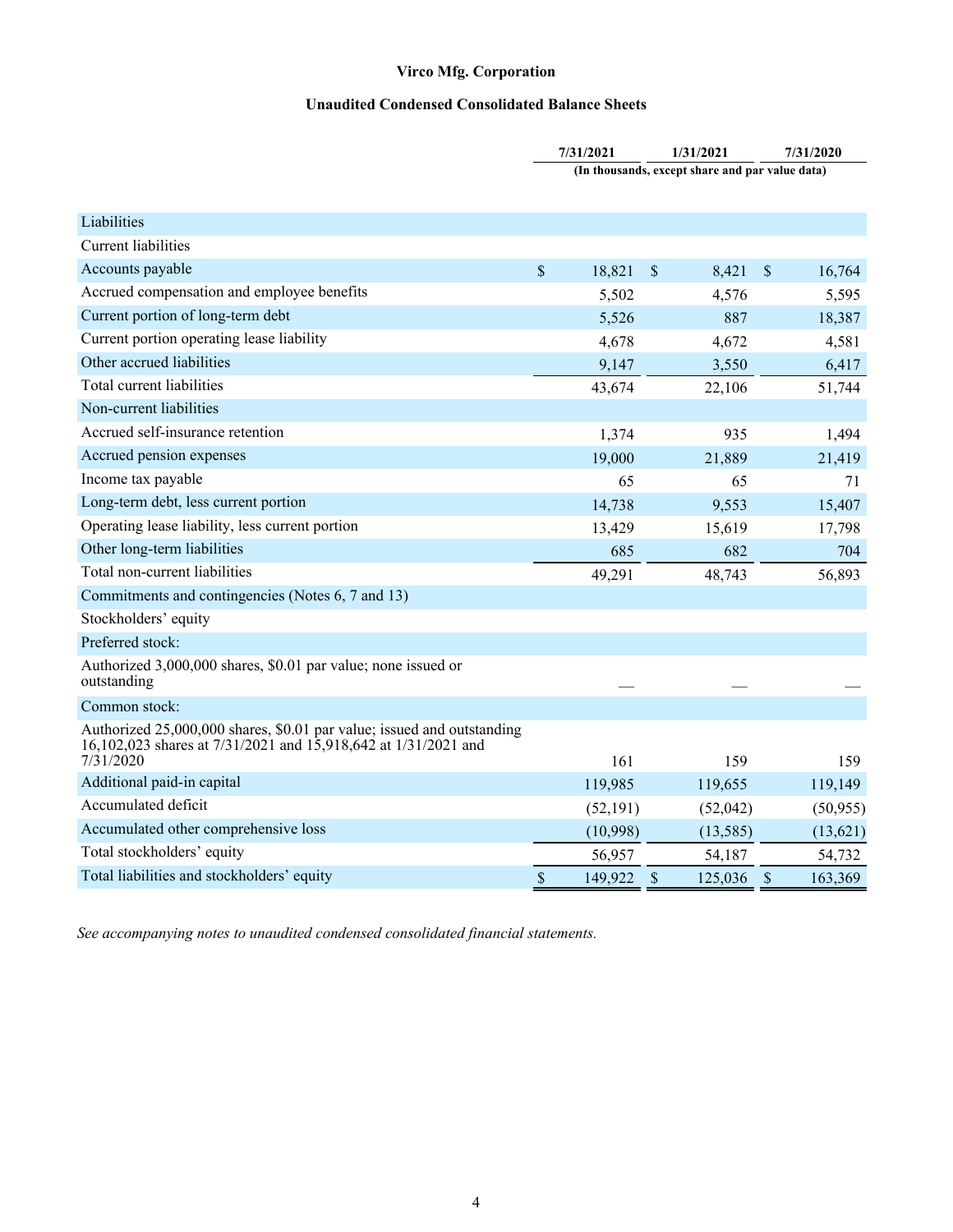# **Unaudited Condensed Consolidated Statements of Income**

<span id="page-5-0"></span>

|                                                      | Three months ended                    |                      |           |  |  |
|------------------------------------------------------|---------------------------------------|----------------------|-----------|--|--|
|                                                      | 7/31/2021                             |                      | 7/31/2020 |  |  |
|                                                      | (In thousands, except per share data) |                      |           |  |  |
| Net sales                                            | \$<br>59,022                          | $\sqrt{\frac{2}{5}}$ | 59,456    |  |  |
| Costs of goods sold                                  | 36,703                                |                      | 36,253    |  |  |
| Gross profit                                         | 22,319                                |                      | 23,203    |  |  |
| Selling, general and administrative expenses         | 16,251                                |                      | 15,488    |  |  |
| Operating income                                     | 6,068                                 |                      | 7,715     |  |  |
| Pension expense                                      | 724                                   |                      | 542       |  |  |
| Interest expense                                     | 359                                   |                      | 494       |  |  |
| Income before income taxes                           | 4,985                                 |                      | 6,679     |  |  |
| Income tax expense                                   | 1,225                                 |                      | 3,126     |  |  |
| Net income                                           | \$<br>3,760                           | S                    | 3,553     |  |  |
|                                                      |                                       |                      |           |  |  |
|                                                      |                                       |                      |           |  |  |
| Net income per common share:                         |                                       |                      |           |  |  |
| Basic                                                | \$<br>0.24                            | <sup>\$</sup>        | 0.23      |  |  |
| Diluted                                              | \$<br>0.24                            | $\mathcal{S}$        | 0.23      |  |  |
| Weighted average shares of common stock outstanding: |                                       |                      |           |  |  |
| Basic                                                | 15,920                                |                      | 15,733    |  |  |
| Diluted                                              | 15,929                                |                      | 15,746    |  |  |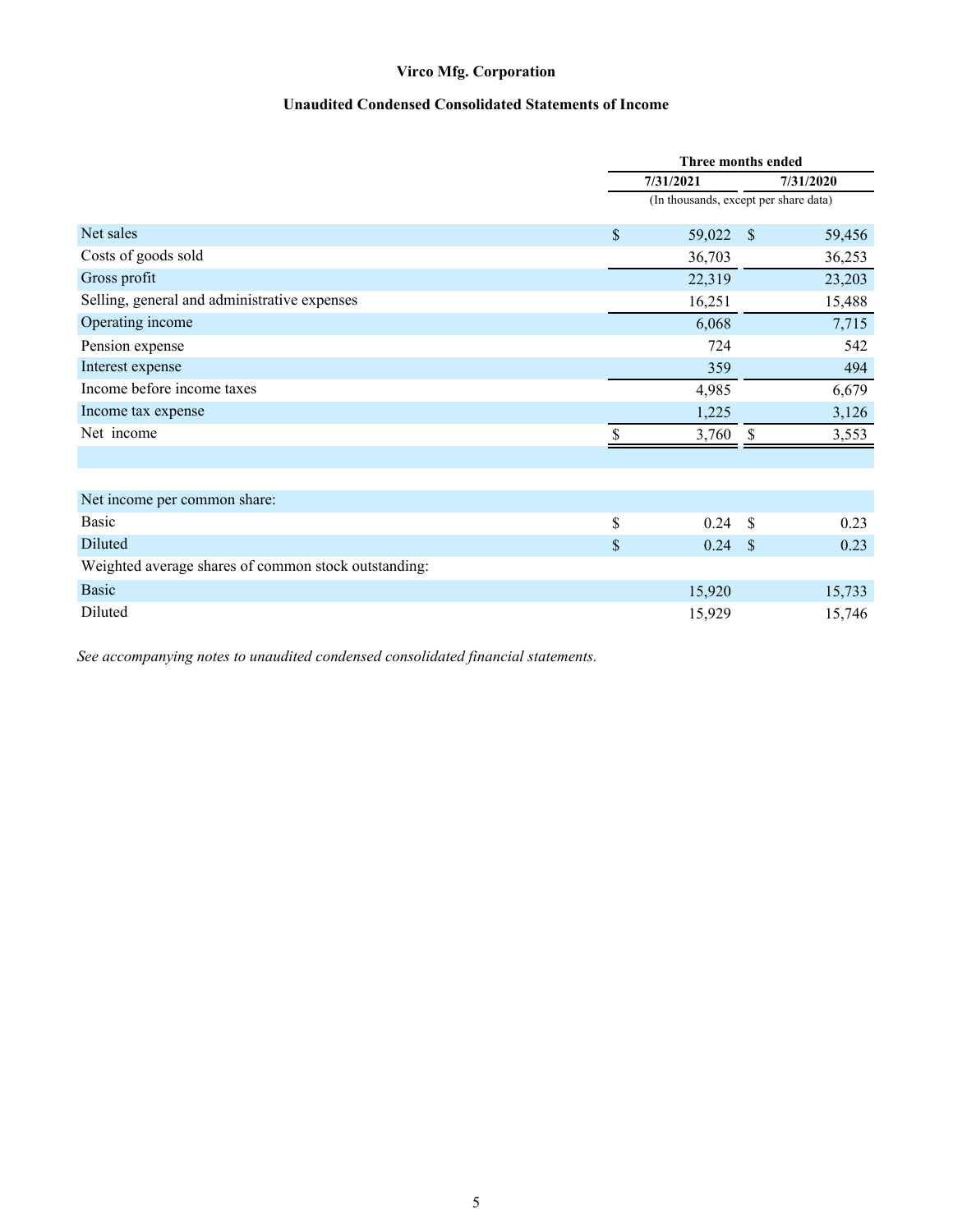# **Unaudited Condensed Consolidated Statements of Operations**

<span id="page-6-0"></span>

|                                                      |      | Six months ended                      |               |           |  |  |
|------------------------------------------------------|------|---------------------------------------|---------------|-----------|--|--|
|                                                      |      | 7/31/2021                             |               | 7/31/2020 |  |  |
|                                                      |      | (In thousands, except per share data) |               |           |  |  |
| Net sales                                            | $\$$ | 87,389                                | $\mathcal{S}$ | 77,273    |  |  |
| Costs of goods sold                                  |      | 57,382                                |               | 49,166    |  |  |
| Gross profit                                         |      | 30,007                                |               | 28,107    |  |  |
| Selling, general and administrative expenses         |      | 28,234                                |               | 27,419    |  |  |
| Operating income                                     |      | 1,773                                 |               | 688       |  |  |
| Pension expense                                      |      | 1,230                                 |               | 1,084     |  |  |
| Interest expense                                     |      | 652                                   |               | 898       |  |  |
| Loss before income taxes                             |      | (109)                                 |               | (1,294)   |  |  |
| Income tax expense (benefit)                         |      | 40                                    |               | (149)     |  |  |
| Net loss                                             | \$   | (149)                                 | S             | (1, 145)  |  |  |
|                                                      |      |                                       |               |           |  |  |
|                                                      |      |                                       |               |           |  |  |
| Net loss per common share:                           |      |                                       |               |           |  |  |
| <b>Basic</b>                                         | \$   | $(0.01)$ \$                           |               | (0.07)    |  |  |
| Diluted $(a)$                                        | \$   | $(0.01)$ \$                           |               | (0.07)    |  |  |
| Weighted average shares of common stock outstanding: |      |                                       |               |           |  |  |
| <b>Basic</b>                                         |      | 15,872                                |               | 15,694    |  |  |
| Diluted (a)                                          |      | 15,872                                |               | 15,694    |  |  |

(a) Net loss per common share was calculated based on basic shares outstanding due to the anti-dilutive effect on the inclusion of common stock equivalent shares.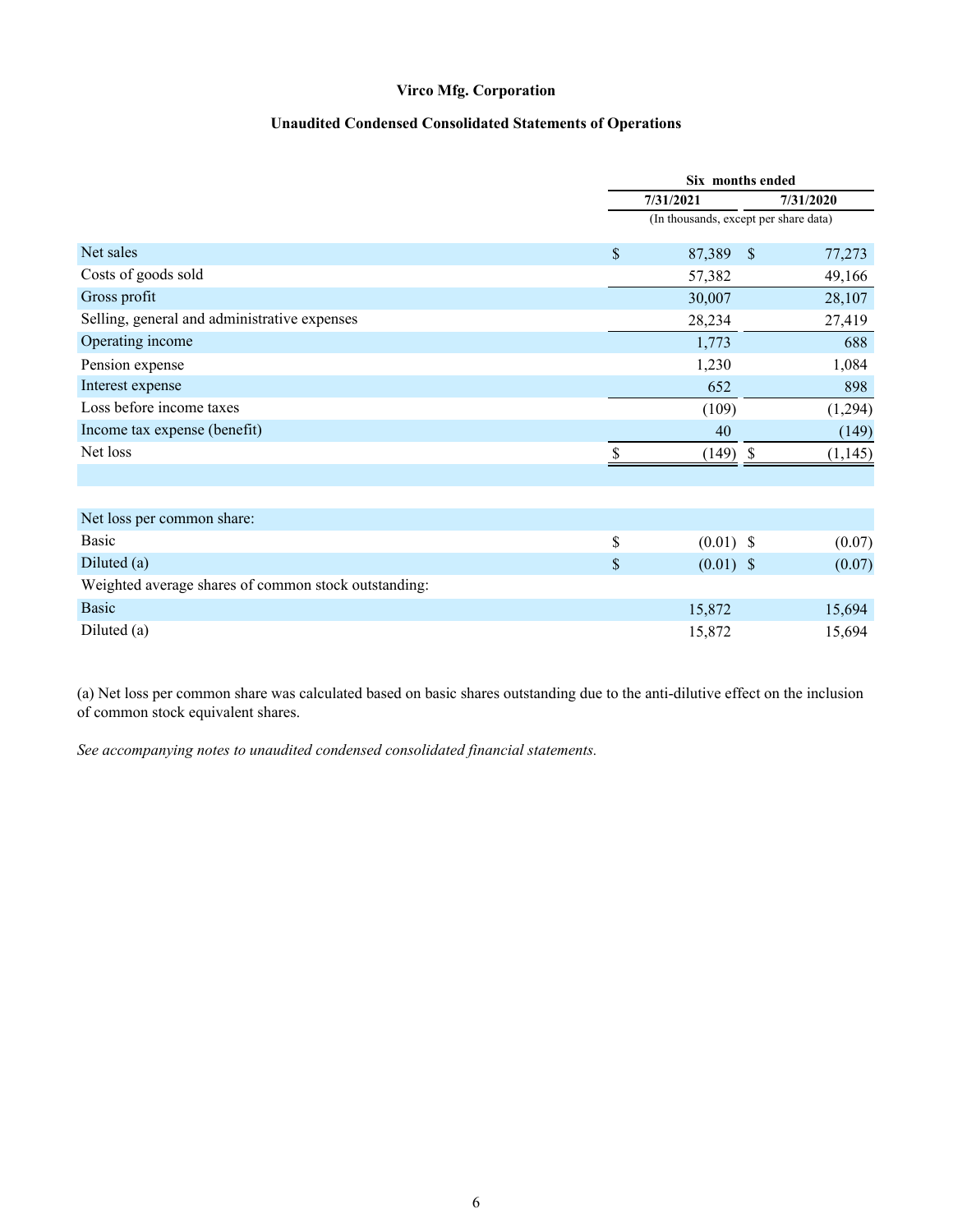# **Unaudited Condensed Consolidated Statements of Comprehensive Income**

<span id="page-7-0"></span>

|                                                                                       | Three months ended |           |           |       |
|---------------------------------------------------------------------------------------|--------------------|-----------|-----------|-------|
|                                                                                       |                    | 7/31/2021 | 7/31/2020 |       |
|                                                                                       |                    |           |           |       |
|                                                                                       |                    |           |           |       |
| Net income                                                                            | \$                 | 3,760     |           | 3,553 |
| Other comprehensive income:                                                           |                    |           |           |       |
| Pension adjustments (net of tax expense of \$803 and \$120 at July 31, 2021 and 2020, |                    |           |           |       |
| respectively)                                                                         |                    | 2,260     |           | 345   |
| Net comprehensive income                                                              |                    | 6,020     |           | 3,898 |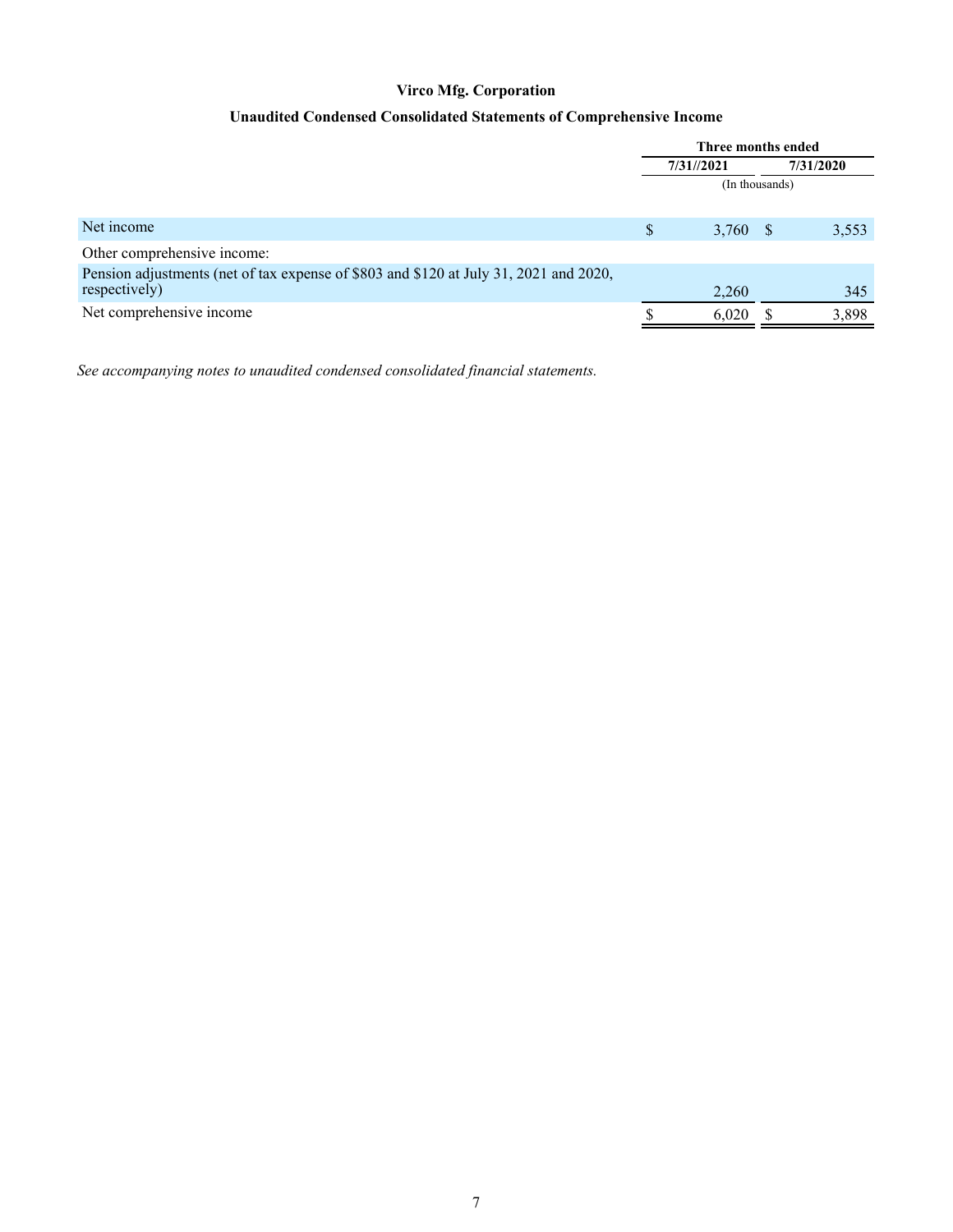| Unaudited Condensed Consolidated Statements of Comprehensive Income (Loss) |  |  |
|----------------------------------------------------------------------------|--|--|
|----------------------------------------------------------------------------|--|--|

<span id="page-8-0"></span>

|                                                                                                        | Six months ended |            |  |           |
|--------------------------------------------------------------------------------------------------------|------------------|------------|--|-----------|
|                                                                                                        | 7/31/2021        |            |  | 7/31/2020 |
|                                                                                                        |                  |            |  |           |
| Net loss                                                                                               | S                | $(149)$ \$ |  | (1, 145)  |
| Other comprehensive income:                                                                            |                  |            |  |           |
| Pension adjustments (net of tax expense of \$919 and \$240 at July 31, 2021 and 2020,<br>respectively) |                  | 2,587      |  | 690       |
| Net comprehensive income (loss)                                                                        |                  | 2,438      |  | (455)     |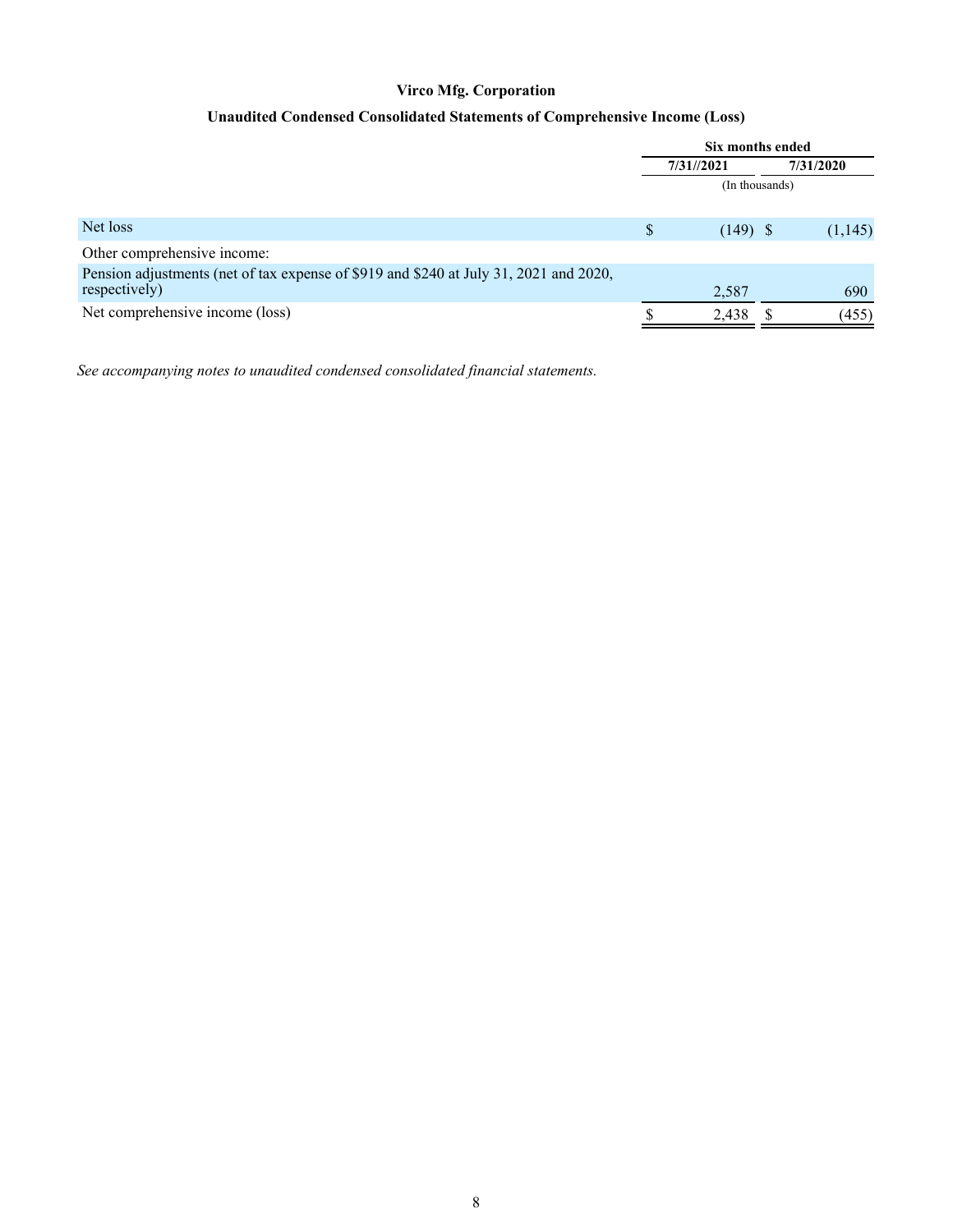# **Unaudited Condensed Consolidated Statements of Cash Flows**

<span id="page-9-0"></span>

|                                                                             |             | Six months ended |      |           |
|-----------------------------------------------------------------------------|-------------|------------------|------|-----------|
|                                                                             |             | 7/31/2021        |      | 7/31/2020 |
|                                                                             |             | (In thousands)   |      |           |
| <b>Operating activities</b>                                                 |             |                  |      |           |
| Net loss                                                                    | \$          | $(149)$ \$       |      | (1, 145)  |
| Adjustments to reconcile net loss to net cash used in operating activities: |             |                  |      |           |
| Depreciation and amortization                                               |             | 2,289            |      | 2,675     |
| Non-cash lease expense                                                      |             | (192)            |      | 712       |
| Provision for doubtful accounts                                             |             | 46               |      | 35        |
| Deferred income taxes                                                       |             | (42)             |      | 8         |
| Stock-based compensation                                                    |             | 506              |      | 506       |
| Defined pension plan settlement                                             |             | 220              |      |           |
| Amortization of net actuarial loss for pension plans                        |             | 885              |      | 690       |
| Changes in operating assets and liabilities:                                |             |                  |      |           |
| Trade accounts receivable                                                   |             | (24, 687)        |      | (20, 964) |
| Other receivables                                                           |             | (25)             |      |           |
| <b>Inventories</b>                                                          |             | (4, 124)         |      | (6, 114)  |
| Income taxes                                                                |             | 75               |      | (236)     |
| Prepaid expenses and other current assets                                   |             | 9                |      | (200)     |
| Accounts payable and accrued liabilities                                    |             | 16,632           |      | 8,178     |
| Net cash used in operating activities                                       |             | (8, 557)         |      | (15, 855) |
| <b>Investing activities:</b>                                                |             |                  |      |           |
| Capital expenditures                                                        |             | (963)            |      | (1,359)   |
| Proceeds from life insurance policy                                         |             | 110              |      |           |
| Net cash used in investing activities                                       |             | (853)            |      | (1,359)   |
| <b>Financing activities:</b>                                                |             |                  |      |           |
| Borrowing from long-term debt                                               |             | 14,865           |      | 23,884    |
| Repayment of long-term debt                                                 |             | (5,040)          |      | (6,787)   |
| Tax withholding payments on share-based compensation                        |             | (176)            |      | (155)     |
| Net cash provided by financing activities                                   |             | 9,649            |      | 16,942    |
| Net increase (decrease) in cash                                             |             | 239              |      | (272)     |
| Cash at beginning of period                                                 |             | 402              |      | 1,150     |
| Cash at end of period                                                       | $\mathbb S$ | 641              | $\$$ | 878       |
|                                                                             |             |                  |      |           |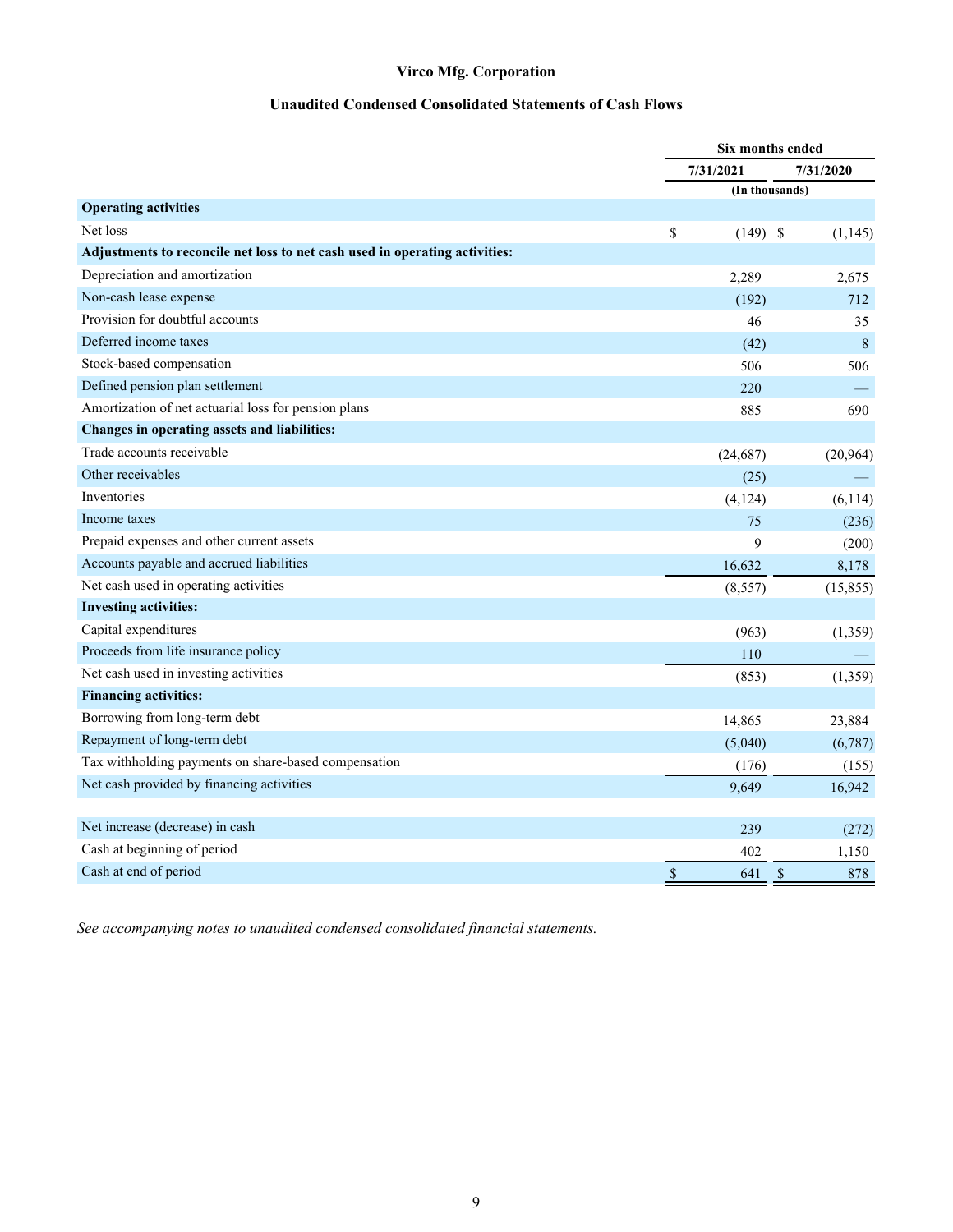#### **Unaudited Consolidated Statements of Changes in Stockholders' Equity**

<span id="page-10-0"></span>

|                                                    | <b>Three-Month Period Ended July 31, 2021</b> |        |     |                                                                          |         |                                               |               |  |               |                                         |        |
|----------------------------------------------------|-----------------------------------------------|--------|-----|--------------------------------------------------------------------------|---------|-----------------------------------------------|---------------|--|---------------|-----------------------------------------|--------|
|                                                    | <b>Common Stock</b>                           |        |     |                                                                          |         |                                               |               |  |               |                                         |        |
| In thousands, except share<br>data                 | <b>Shares</b>                                 | Amount |     | <b>Additional</b><br>Paid-in<br>Accumulated<br><b>Deficit</b><br>Capital |         | Accumulated<br>Other<br>Comprehensive<br>Loss |               |  |               | Total<br>Stockholder's<br><b>Equity</b> |        |
| Balance at May 1, 2021                             | 15,918,642                                    | S      | 159 | S                                                                        | 119,908 | S                                             | $(55,951)$ \$ |  | $(13,258)$ \$ |                                         | 50,858 |
| Net income                                         |                                               |        |     |                                                                          |         |                                               | 3,760         |  |               |                                         | 3,760  |
| Cash dividends                                     |                                               |        |     |                                                                          |         |                                               |               |  |               |                                         |        |
| Pension adjustments, net of<br>tax effect of \$803 |                                               |        |     |                                                                          |         |                                               |               |  | 2,260         |                                         | 2,260  |
| Shares vested and others                           | 183,381                                       |        | 2   |                                                                          | (176)   |                                               |               |  |               |                                         | (174)  |
| Stock compensation expense                         |                                               |        |     |                                                                          | 253     |                                               |               |  |               |                                         | 253    |
| <b>Balance at July 31, 2021</b>                    | 16,102,023                                    |        | 161 | \$.                                                                      | 119,985 |                                               | (52, 191)     |  | (10,998)      |                                         | 56,957 |

#### **Three-Month Period Ended July 31, 2020 Common Stock In thousands, except share data Shares Amount Additional Paid-in Capital Accumulated Deficit Accumulated Other Comprehensive Loss Total Stockholder's Equity Balance at May 1, 2020** 15,713,549 **6** 157 **6** 119,036 **6** (54,508) **6** (13,966) **6** 50,719 Net income  $3,553$   $3,553$  $\epsilon$  Cash dividends  $\epsilon$  and  $\epsilon$  and  $\epsilon$  and  $\epsilon$  and  $\epsilon$  and  $\epsilon$  and  $\epsilon$  and  $\epsilon$  and  $\epsilon$  and  $\epsilon$  and  $\epsilon$  and  $\epsilon$  and  $\epsilon$  and  $\epsilon$  and  $\epsilon$  and  $\epsilon$  and  $\epsilon$  and  $\epsilon$  and  $\epsilon$  and  $\epsilon$  and  $\epsilon$  and  $\epsilon$  and  $\epsilon$ Pension adjustments, net of tax effect of \$120 **— — — — — — — —** 345 345 Shares vested and others 205,093 2 (139) — (137) Stock compensation expense — — 252 — 252 — 252 **Balance at July 31, 2020** 15,918,642 **8** 159 **8** 119,149 **8** (50,955) **8** (13,621) **8** 54,732

|                                                    | Six-Month Period Ended July 31, 2021 |   |                |   |                                         |    |                               |    |                                               |    |                                         |  |
|----------------------------------------------------|--------------------------------------|---|----------------|---|-----------------------------------------|----|-------------------------------|----|-----------------------------------------------|----|-----------------------------------------|--|
|                                                    | <b>Common Stock</b>                  |   |                |   |                                         |    |                               |    |                                               |    |                                         |  |
| In thousands, except share<br>data                 | <b>Shares</b>                        |   | Amount         |   | <b>Additional</b><br>Paid-in<br>Capital |    | Accumulated<br><b>Deficit</b> |    | Accumulated<br>Other<br>Comprehensive<br>loss |    | Total<br>Stockholder's<br><b>Equity</b> |  |
| <b>Balance at February 1, 2021</b>                 | 15,918,642                           | S | 159            | S | 119,655                                 | S  | $(52,042)$ \$                 |    | $(13,585)$ \$                                 |    | 54,187                                  |  |
| Net loss                                           |                                      |   |                |   |                                         | \$ | (149)                         |    |                                               |    | (149)                                   |  |
| Cash dividends                                     |                                      |   |                |   |                                         |    |                               |    |                                               |    |                                         |  |
| Pension adjustments, net of<br>tax effect of \$919 |                                      |   |                |   |                                         |    |                               |    | 2,587                                         |    | 2,587                                   |  |
| Shares vested and others                           | 183,381                              |   | $\overline{2}$ |   | (176)                                   |    |                               |    |                                               |    | (174)                                   |  |
| Stock compensation expense                         |                                      |   |                |   | 506                                     |    |                               |    |                                               |    | 506                                     |  |
| <b>Balance at July 31, 2021</b>                    | 16,102,023                           |   | 161            |   | 119,985                                 |    | (52, 191)                     | -S | (10,998)                                      | -S | 56,957                                  |  |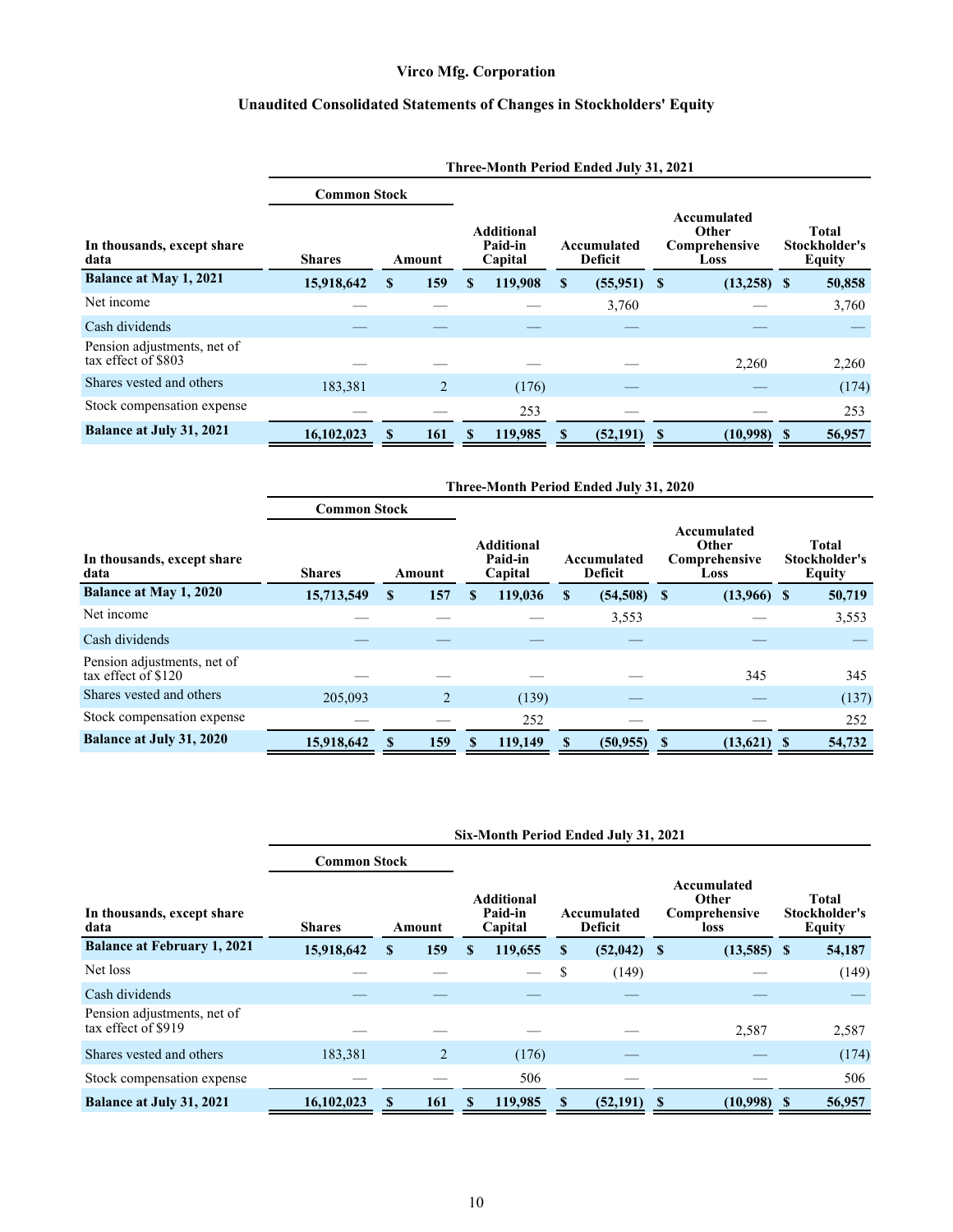|                                                    | <b>Common Stock</b> |                |                                                                          |         |                                               |               |                                         |               |  |          |
|----------------------------------------------------|---------------------|----------------|--------------------------------------------------------------------------|---------|-----------------------------------------------|---------------|-----------------------------------------|---------------|--|----------|
| In thousands, except share<br>data                 | <b>Shares</b>       | Amount         | <b>Additional</b><br>Paid-in<br>Accumulated<br><b>Deficit</b><br>Capital |         | Accumulated<br>Other<br>Comprehensive<br>loss |               | <b>Total</b><br>Stockholder's<br>Equity |               |  |          |
| <b>Balance at February 1, 2020</b>                 | 15,713,549          | \$<br>157      | S                                                                        | 118,782 | S                                             | $(49,810)$ \$ |                                         | $(14,311)$ \$ |  | 54,818   |
| Net loss                                           |                     |                |                                                                          |         | \$                                            | (1,145)       |                                         |               |  | (1, 145) |
| Cash dividends                                     |                     |                |                                                                          |         |                                               |               |                                         |               |  |          |
| Pension adjustments, net of<br>tax effect of \$240 |                     |                |                                                                          |         |                                               |               |                                         | 690           |  | 690      |
| Shares vested and others                           | 205,093             | $\overline{2}$ |                                                                          | (139)   |                                               |               |                                         |               |  | (137)    |
| Stock compensation expense                         |                     |                |                                                                          | 506     |                                               |               |                                         |               |  | 506      |
| <b>Balance at July 31, 2020</b>                    | 15,918,642          | 159            |                                                                          | 119,149 |                                               | (50, 955)     |                                         | $(13,621)$ \$ |  | 54,732   |

**Six-Month Period Ended July 31, 2020**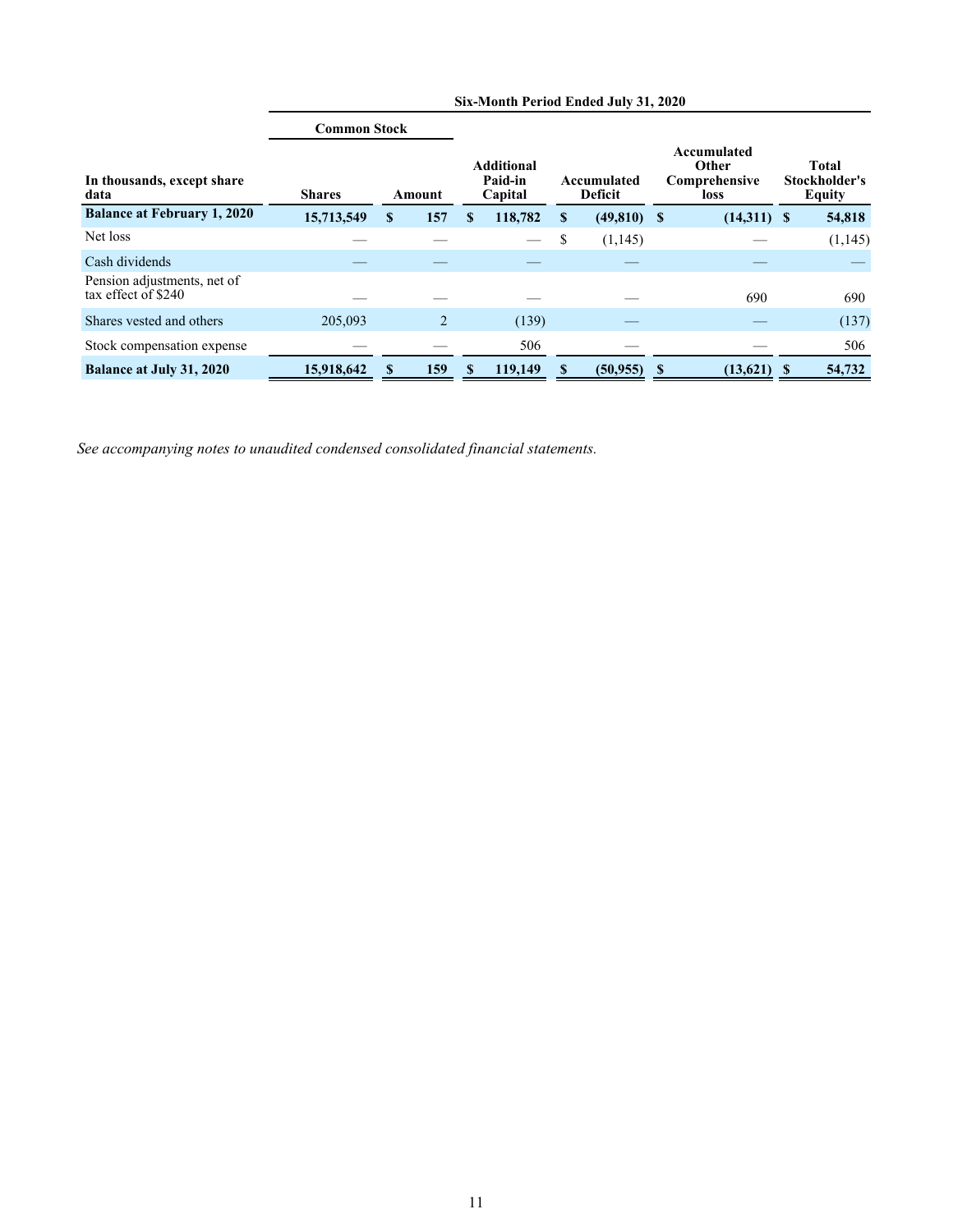#### **VIRCO MFG. CORPORATION**

#### **Notes to unaudited Condensed Consolidated Financial Statements**

#### **July 31, 2021**

#### <span id="page-12-0"></span>**Note 1. Basis of Presentation**

The accompanying unaudited condensed consolidated financial statements have been prepared in accordance with accounting principles generally accepted in the United States (U.S. GAAP) for interim financial information and pursuant to the rules and regulations of the Securities and Exchange Commission. Accordingly, they do not include all of the information and notes required by generally accepted accounting principles for complete financial statements and are presented in accordance with the requirements of Form 10-Q and Rule 10-01 of Regulation S-X. These unaudited condensed consolidated financial statements should be read in conjunction with the consolidated financial statements and notes thereto included in the Company's Annual Report on Form 10-K for the fiscal year ended January 31, 2021 ("Form 10-K"). In the opinion of management, all adjustments considered necessary for a fair presentation have been included. Operating results for the three and six months ended July 31, 2021 are not necessarily indicative of the results that may be expected for the fiscal year ending January 31, 2022. The balance sheet at January 31, 2021 has been derived from the audited consolidated financial statements at that date, but does not include all of the information and notes required by accounting principles generally accepted in the United States for complete financial statements. All references to the "Company" refer to Virco Mfg. Corporation and its subsidiaries.

#### **Principles of Consolidation and Reclassification**

The consolidated financial statements include the accounts of Virco Mfg. Corporation and its wholly-owned subsidiaries. All intercompany balances and transactions have been eliminated in consolidation. The classification of certain prior year sales allowances of approximately \$171,000 and \$389,000 was made for the three and six months ended July 31, 2020, respectively. The amounts of reclassification representing the replacement of damaged goods, previously presented in net sales, is presented in costs of goods sold in the accompanying prior period statements of income or operations, which conform to current period presentation.

#### **Liquidity**

Management evaluated whether there are any conditions and events, considered in the aggregate, that raise substantial doubt about the Company's ability to continue as a going concern over the next 12 months through September 30, 2022. The Company has experienced an overall decline in net sales and net income for the fiscal year ended January 31, 2021. For the first six-months of fiscal 2022 the Company experienced a material increase in orders and shipments as schools received funding to support a return to classroom instruction.

As a result of the reduced revenue in the prior fiscal year, the Company was not in compliance with its fixed-charge coverage ratio under its revolving and secured credit agreement with PNC Bank, as of July 31, 2020, prior to an amendment and waiver negotiated to satisfy the event of default that also reduced the ratio required for the rolling four-quarter period ended October 31, 2020 from 1.10:1.00 to 1.00:1.00. However, the Company was not in compliance with this amended fixed-charge ratio of 1.00:1.00 as of October 31, 2020 due to the continuing decline in net sales and net income. The Company successfully negotiated a waiver and amendment on December 11, 2020 to the agreement to satisfy the event of default and amend the fixedcharge coverage ratio covenant. The amended covenant allows the Company to add back certain COVID-19 related costs incurred between May 1, 2020 through April 30, 2021, not to exceed \$2 million, to adjusted EBITDA and retains a minimum fixed-charge coverage ratio of 1.10:1.00 beginning with the quarter ended January 31, 2021 (see **Note 7**). The Company was in compliance with the covenants as of July 31, 2021.

The Company expects the impact of COVID-19 to continue to be a challenge for the foreseeable future and believes the economy will be adversely impacted for an indeterminate period, including the demand for its products and supply of materials and labor required to manufacture products. The extent of the impact will depend on numerous factors that are unknown, uncertain and cannot be reasonably predicted. Based on the Company's current projections, including COVID-19 related costs, and its ability to manage certain controllable expenditures, management believes it will maintain compliance with the financial covenants for the next 12 months and that the Company's existing cash, projected operating cash flows and available credit facilities, described in **Note 7**, are adequate to meet its operating needs, liabilities and commitments over the next 12 months from the issuance of the interim financial statements.

#### **Note 2. Seasonality and Management Use of Estimates**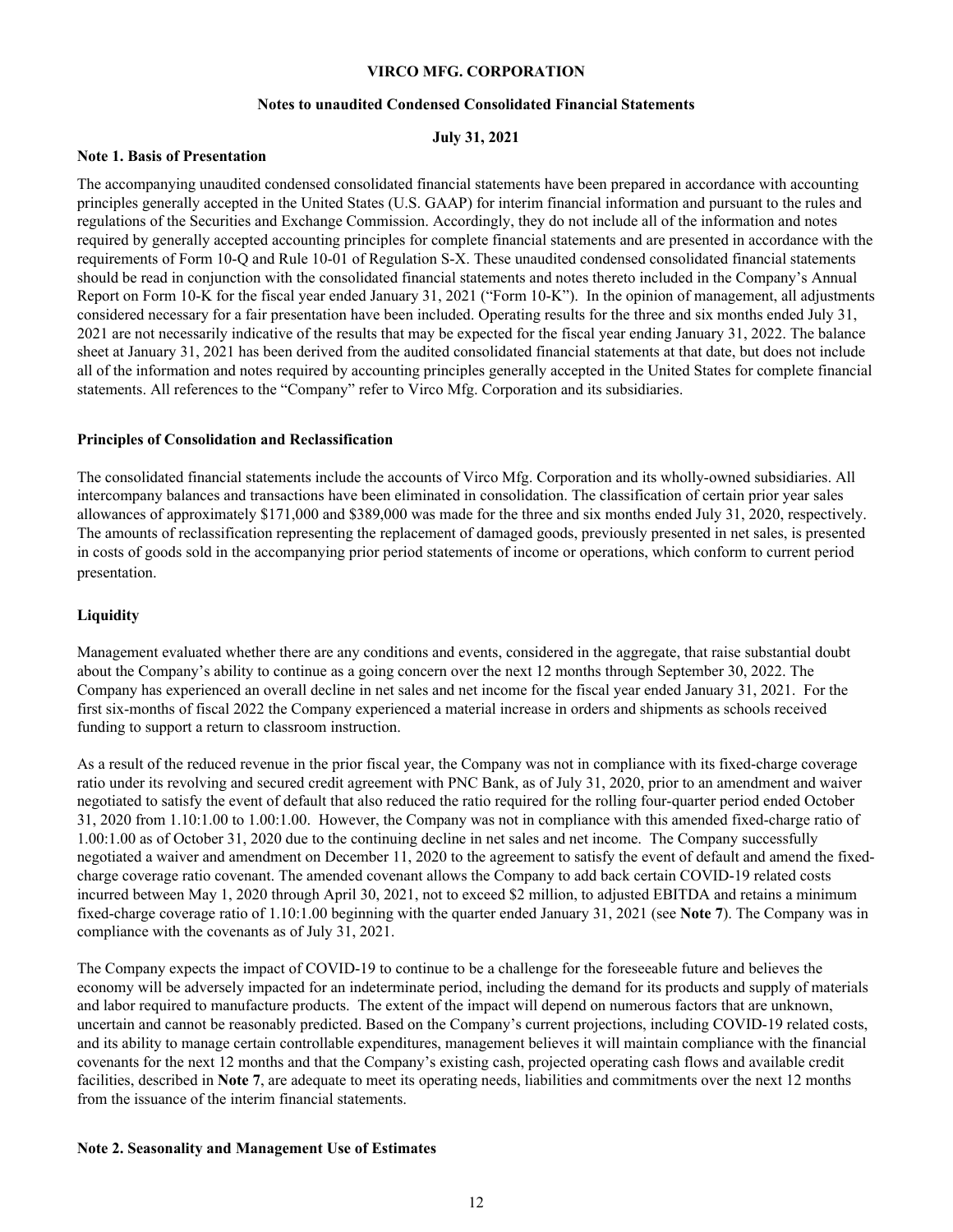The market for educational furniture is marked by extreme seasonality, with approximately 50% of the Company's total sales typically occurring from June to August each year, the Company's peak season. Hence, the Company typically builds and carries significant amounts of inventory during and in anticipation of this peak summer season to facilitate the rapid delivery requirements of customers in the educational market. This requires a large up-front investment in inventory, labor, storage and related costs as inventory is built in anticipation of peak sales during the summer months. As the capital required for this buildup generally exceeds cash available from operations, the Company has generally relied on third-party bank financing to meet cash flow requirements during the build-up period immediately preceding the peak season. In addition, the Company typically is faced with a large balance of accounts receivable during the peak season. This occurs for two primary reasons. First, accounts receivable balances typically increase during the peak season as shipments of products increase. Second, many customers during this period are educational institutions and government entities, which tend to pay accounts receivable slower than commercial customers. For the three and six months ended July 31, 2021, management believes that the traditional peak season has been and will continue to be impacted by economic conditions related to COVID 19. The Company has experienced difficulty sourcing desired levels of temporary labor and permanent hires in the manufacturing and distribution facilities. In addition, the Company is experiencing supply chain disruptions for raw materials. These conditions have adversely impacted sales volume for the months of June and July. The Company anticipates that a larger portion of its annual sales will occur in September, October, and November of the current fiscal year compared to prior years.

The Company's working capital requirements during and in anticipation of the peak summer season require management to make estimates and judgments that affect assets, liabilities, revenues and expenses, and related contingent assets and liabilities. On an ongoing basis, management evaluates its estimates, including those related to market demand, labor costs and stocking inventory. Significant estimates made by management include, but are not limited to, valuation of inventory; deferred tax assets and liabilities; useful lives of property, plant and equipment; liabilities under pension, warranty, self-insurance and environmental claims; and the accounts receivable allowance for doubtful accounts. Due to the inherent uncertainty involved in making assumptions and estimates, events and changes in circumstances arising after July 31, 2021, including those resulting from the continuing impacts of the COVID-19 pandemic, may result in actual outcomes that differ from those contemplated by our assumptions and estimates.

#### **Note 3. New Accounting Pronouncements**

## *Recently Issued Accounting Updates*

In June 2016, the FASB issued ASU 2016-13, *Financial Instruments - Credit Losses (Topic 326): Measurement of Credit Losses on Financial Instruments.* ASU 2016-13 replaces the incurred loss impairment methodology for measuring and recognizing credit losses with a methodology that reflects expected credit losses and requires consideration of a broader range of reasonable and supportable information to inform credit loss estimates. The adoption date, as modified by the recently issued ASU 2019-10, will be for the fiscal year ending after December 15, 2022 and interim periods therein. The Company is currently evaluating the effect the standard will have on the consolidated financial statements and related disclosures.

Other recently issued accounting updates are not expected to have a material impact on the Company's consolidated financial statements.

#### **Note 4. Revenue Recognition**

The Company manufactures, markets and distributes a wide variety of school and office furniture to wholesalers, distributors, educational institutions and governmental entities. Revenue is recorded for promised goods or services when control is transferred to customers in an amount that reflects the consideration to which the entity expects to be entitled to in exchange for those goods or services.

The Company's sales generally involve a single performance obligation to deliver goods pursuant to customer purchase orders. Prices for our products are based on published price lists and customer agreements. The Company has determined that the performance obligations are satisfied at a point in time when the Company completes delivery per the customer contract. The majority of sales are free on board ("FOB") destination where the destination is specified per the customer contract and may include delivering the furniture into the classroom, school site or warehouse. Sales of furniture that are sold FOB factory are typically made to resellers of our product who in turn provide logistics to the ultimate customer. Once a product has been delivered per the shipping terms, the customer is able to direct the use of, and obtain substantially all of the remaining benefits from, the asset. The Company considers control to have transferred upon shipment or delivery in accordance with shipping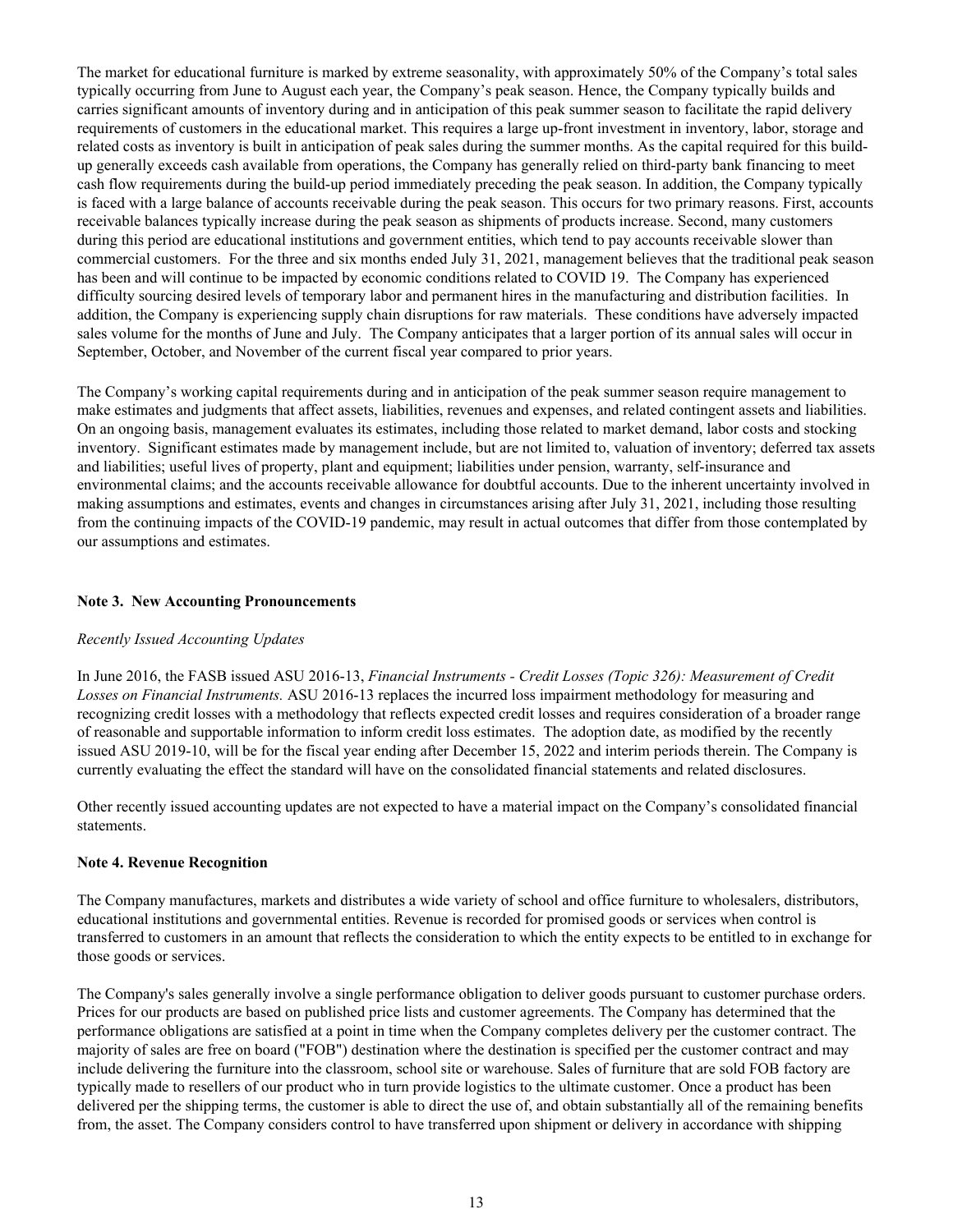terms because the Company has a present right to payment at that time, the customer has legal title to the asset, the Company has transferred physical possession of the asset, and the customer has significant risks and rewards of ownership of the asset.

Sales are recorded net of discounts, sales incentives and rebates, sales taxes and estimated returns and allowances. The Company offers sales incentives and discounts through various regional and national programs to our customers. These programs include product rebates, product returns allowances and trade promotions. Variable consideration for these programs is estimated in the transaction price at contract inception based on current sales levels and historical experience using the expected value method, subject to constraint.

We do not consider our revenue generated through direct-to-customers and resellers to be meaningfully different revenue streams given similarities in the nature of the products, performance obligation and distribution processes. Sales are predominately in the United States and to a similar class of customer. We do not manage or evaluate the business based on product line or any other discernable category.

## **Note 5. Inventories**

Inventories are valued at the lower of cost (determined on a first-in, first-out basis) or net realizable value and includes material, labor and factory overhead. The Company records valuation adjustments for the excess cost of the inventory over its estimated net realizable value. Valuation adjustments for slow-moving and obsolete inventory are calculated using an estimated percentage applied to inventories based on a physical inspection of the product in connection with a physical inventory, a review of slow-moving products and component stage, inventory category, historical and forecasted consumption of sales, and consideration of active marketing programs. The market for education furniture is traditionally driven by value, not style, and the Company has not typically incurred significant obsolescence expenses. If market conditions are less favorable than those anticipated by management, additional valuation adjustments may be required. Due to reductions in sales volume in the past years, the Company's manufacturing facilities are operating at reduced levels of capacity. The Company records the cost of excess capacity as a period expense, not as a component of capitalized inventory valuation.

The following table presents a breakdown of the Company's inventories as of July 31, 2021, January 31, 2021 and July 31, 2020:

|                   | 7/31/2021    |              | 1/31/2021      |               | 7/31/2020 |
|-------------------|--------------|--------------|----------------|---------------|-----------|
|                   |              |              | (in thousands) |               |           |
|                   |              |              |                |               |           |
| Finished goods    | \$<br>14,163 | <sup>S</sup> | 15,606         | <sup>\$</sup> | 23,065    |
| Work in process   | 14,061       |              | 11,907         |               | 15,430    |
| Raw materials     | 14.169       |              | 10,757         |               | 10,949    |
| Total inventories | 42,393       | S            | 38,270         | S             | 49,444    |

#### **Note 6. Leases**

The Company has operating leases on real property, equipment, and automobiles that expire at various dates. The Company determines if an arrangement is a lease at inception and assesses classification of the lease at commencement. All of the Company's leases are classified as operating leases, as a lessee. The Company uses the implicit rate when readily determinable, or the incremental borrowing rate. Our incremental borrowing rate is estimated to approximate the interest rate on a collateralized basis with similar terms and payments using company specific credit spreads. The Company's lease terms include options to extend or terminate the lease only when it is reasonably certain that we will exercise that option. Lease expense for our operating leases is recognized on a straight-line basis over the lease term.

In accordance with ASC 842, quantitative information regarding our leases is as follows: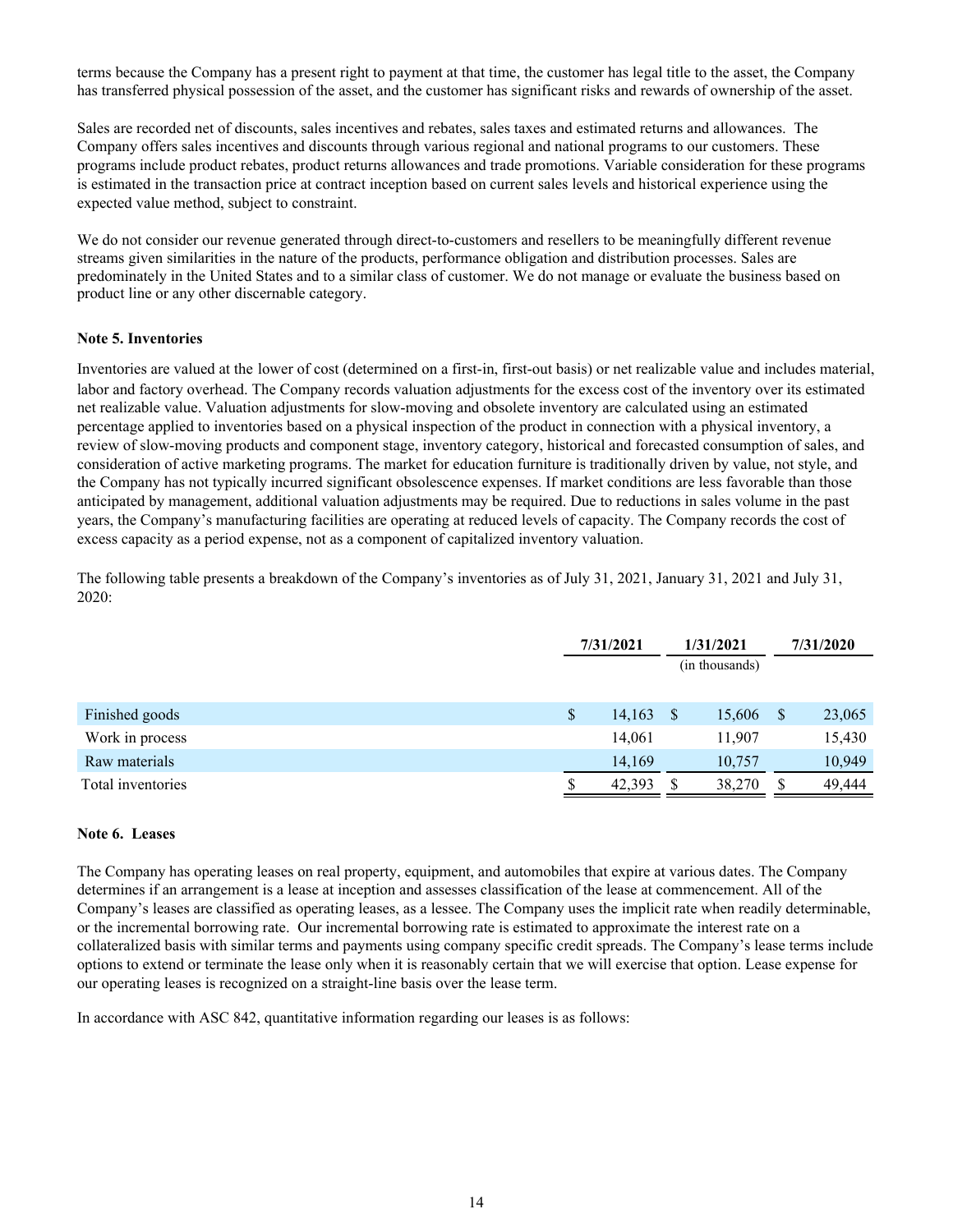|                                                                           | <b>Three-Months Ended</b> |       |                    |           |      | <b>Six-Months Ended</b>                             |              |           |  |  |
|---------------------------------------------------------------------------|---------------------------|-------|--------------------|-----------|------|-----------------------------------------------------|--------------|-----------|--|--|
|                                                                           | 7/31/2021                 |       |                    | 7/31/2020 |      | 7/31/2021                                           |              | 7/31/2020 |  |  |
|                                                                           |                           |       |                    |           |      | (in thousands, except lease term and discount rate) |              |           |  |  |
| Operating lease cost                                                      | \$                        | 1,283 | <sup>\$</sup>      | 1,472     | - S  | 2,520                                               | $\mathbb{S}$ | 2,912     |  |  |
| Short-term lease cost                                                     |                           | 68    |                    | 124       |      | 165                                                 |              | 160       |  |  |
| Short-term sublease income                                                |                           | (10)  |                    | (10)      |      | (20)                                                |              | (20)      |  |  |
| Variable lease cost                                                       |                           | 77    |                    | (85)      |      | 607                                                 |              | 370       |  |  |
| Total lease cost                                                          |                           | 1,418 | $\mathbf{\hat{s}}$ | 1,501     | - \$ | 3,272                                               | $\mathbf{s}$ | 3,422     |  |  |
|                                                                           |                           |       |                    |           |      |                                                     |              |           |  |  |
| Other operating leases information:                                       |                           |       |                    |           |      |                                                     |              |           |  |  |
| Cash paid for amounts included in the<br>measurement of lease liabilities |                           |       |                    |           |      | 2,712                                               |              | 2,201     |  |  |
| Right-of-use assets obtained in exchange for<br>new lease liabilities     |                           |       |                    |           |      | 165                                                 |              | 398       |  |  |
| Weighted-average remaining lease term<br>(years)                          |                           |       |                    |           |      | 3.6                                                 |              | 4.5       |  |  |
| Weighted-average discount rate                                            |                           |       |                    |           |      | $6.4\%$                                             |              | $6.4\%$   |  |  |

Minimum future lease payments for operating leases in effect as of July 31, 2021, are as follows:

|                                                                      |                    | <b>Operating Lease</b> |
|----------------------------------------------------------------------|--------------------|------------------------|
|                                                                      |                    | (in thousands)         |
| Remaining of 2022                                                    | \$                 | 2,903                  |
| 2023                                                                 |                    | 5,460                  |
| 2024                                                                 |                    | 5,319                  |
| 2025                                                                 |                    | 5,371                  |
| 2026                                                                 |                    | 1,350                  |
| Thereafter                                                           |                    |                        |
| <b>Remaining balance of lease payments</b>                           |                    | 20,403                 |
|                                                                      |                    |                        |
| Short-term lease liabilities                                         | \$                 | 4,678                  |
| Long-term lease liabilities                                          |                    | 13,429                 |
| <b>Total lease liabilities</b>                                       | $\mathbf{\hat{s}}$ | 18,107                 |
|                                                                      |                    |                        |
| Difference between undiscounted cash flows and discounted cash flows | \$                 | 2,296                  |

# **Note 7. Debt**

Outstanding balances for the Company's long-term debt were as follows:

|                       | 7/31/2021 |        | 1/31/2021 |                |   | 7/31/2020 |
|-----------------------|-----------|--------|-----------|----------------|---|-----------|
|                       |           |        |           | (in thousands) |   |           |
| Revolving credit line | \$        | 14,857 |           | 4,590          | S | 27,505    |
| Other                 |           | 5,407  |           | 5,850          |   | 6,289     |
| Total debt            |           | 20,264 |           | 10,440         |   | 33,794    |
| Less current portion  |           | 5,526  |           | 887            |   | 18,387    |
| Non-current portion   | S         | 14,738 |           | 9,553          |   | 15,407    |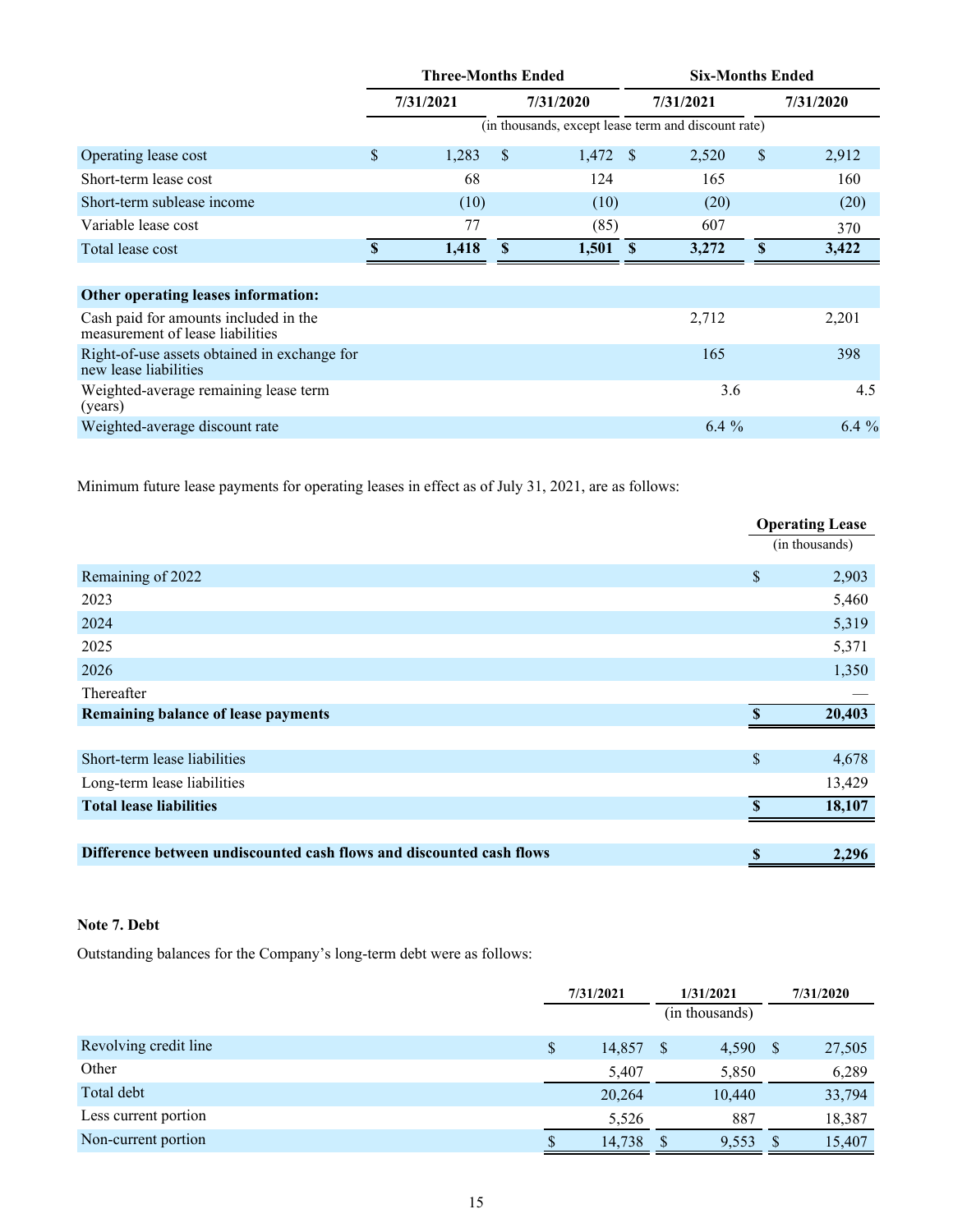The Company (the "Borrowers") has a Revolving Credit and Security Agreement (the "Credit Agreement") with PNC Bank, National Association, as administrative agent and lender ("PNC"). The Credit Agreement has been amended twenty-two times since it's origination in 2011 through fiscal 2021, which, among other things, extended the maturity date of the Credit Agreement for three years until March 19, 2023.

The Credit Agreement is an asset-based loan consisting of (i) a revolving line of credit with a Maximum Revolving Advance Amount of \$65,000,000 that is subject to a borrowing base limitation and generally provides for advances of up to 85% of eligible accounts receivable, plus a percentage equal to the lesser of 60% of the value of eligible inventory or 85% of the liquidation value of eligible inventory, plus \$15,000,000 from January through July of each year, minus undrawn amounts of letters of credit and reserves and (ii) an equipment loan of \$2,000,000. The Credit Agreement is secured by substantially all of the Company's, as defined, personal property and certain of the Company's real property. The principal amount outstanding under the Credit Agreement and any accrued and unpaid interest is due no later than March 19, 2023, and the Credit Agreement is subject to certain prepayment penalties upon earlier termination of the Credit Agreement. Prior to the maturity date, principal amounts outstanding under the Credit Agreement may be repaid and reborrowed at the option of the Borrowers without premium or penalty, subject to borrowing base limitations, seasonal adjustments and certain other conditions, including reduced borrowings under the revolving line to less than or equal \$10,000,000 for a period of 30 consecutive days during the fourth quarter of each fiscal year. The Credit Agreement also contains certain financial covenants, including a fixed charge coverage ratio beginning on February 1<sup>st</sup>, 2020 of not less than 1.10 to 1.00, and capital expenditures not to exceed \$8,000,000. The Company was in violation with its financial covenants as of July 31, 2020. On September 8, 2020, the Company entered into Amendment No. 21 to the Credit Agreement ("Amendment No. 21") with its lender, PNC Bank. Amendment No. 21 provided a limited waiver of the Company's violation of the covenant to maintain a fixed charge coverage ratio of at least 1.00 to 1.00 for the four fiscal quarter period ended July 31, 2020, and amended the fixed charge coverage ratio as follows: (i) 1.00 to 1.00 for the consecutive four fiscal quarter period ended October 31, 2020, and (ii) 1.10 to 1.00 for each consecutive four fiscal quarter period ending thereafter. In connection with Amendment No. 21, the Company also agreed to pay to PNC Bank a nonrefundable fee of \$75,000. However, the Company was not in compliance with this amended fixed-charge ratio of 1.00:1.00 as of October 31, 2020 due to the continuing decline in net sales and net income. The Company successfully negotiated and entered into Amendment No. 22 on December 11, 2020 to the Revolving Credit and Security Agreement ("Amendment No. 22") with its lender, PNC Bank. Amendment No. 22 provided a limited waiver of the fixed-charge coverage Ratio for the four fiscal quarter period ended October 31, 2020 and amended the fixed-charge coverage calculation to allow for the add back of certain COVID-19 related costs incurred from May 1, 2020 through April 30, 2021 not to exceed \$2 million to adjusted EBITDA beginning with the four fiscal quarter period ended January 31, 2021, and retains the required minimum coverage ratio of 1.10:1.00. In connection with Amendment No. 22, the Company also agreed to pay PNC Bank a non-refundable fee of \$40,000. The Company was in compliance with the covenants as of July 31, 2021.

The Credit Agreement bears interest, at the Borrowers' option, at either the Alternate Base Rate (as defined in the Credit Agreement) or the Eurodollar Currency Rate (as defined in the Credit Agreement), in each case plus an applicable margin. The applicable margin for Alternate Base Rate loans is a percentage within a range of 1.25% to 1.75%, and the applicable margin for Eurodollar Currency Rate loans is a percentage within a range of 2.25% to 2.75%, in each case based on the EBITDA of the Borrower's at the end of each fiscal quarter and may be increased at PNC's option by 2.0% during the continuance of an event of default. The interest rate as of July 31, 2021 was 4.5%. The Company also incurs a fee on the unused portion of the revolving line of credit at a rate of 0.375%.

Last year the impact of COVID-19 on liquidity was to moderate the seasonal increase in accounts receivable and production of inventory for summer delivery. Seasonal increases in accounts receivable and inventory are traditionally financed through the Company's line of credit with PNC Bank. Reductions in inventory were substantially offset by a reduction in borrowing under the revolving line with PNC Bank.

In addition to the financial covenants, the Credit Agreement contains events of default as disclosed in **Note 3** to our Annual Report on Form 10-K for the year-ended January 31, 2021. Substantially all of the Borrowers' accounts receivable are automatically and promptly swept to repay amounts outstanding under the Credit Agreement upon receipt by the Borrowers. Due to this automatic liquidating nature of the Credit Agreement, if the Borrowers breach any covenant, violate any representation or warranty or suffer a deterioration in their ability to borrow pursuant to the borrowing base calculation, the Borrowers may not have access to cash liquidity unless provided by PNC at its discretion.

The Company's revolving line of credit with PNC is structured to provide seasonal credit availability during the Company's peak summer season. Approximately \$41,182,000 was available for borrowing as of July 31, 2021.

Management believes that the carrying value of debt approximated fair value at July 31, 2021 and 2020, as all of the long-term debt bears interest at variable rates based on prevailing market conditions.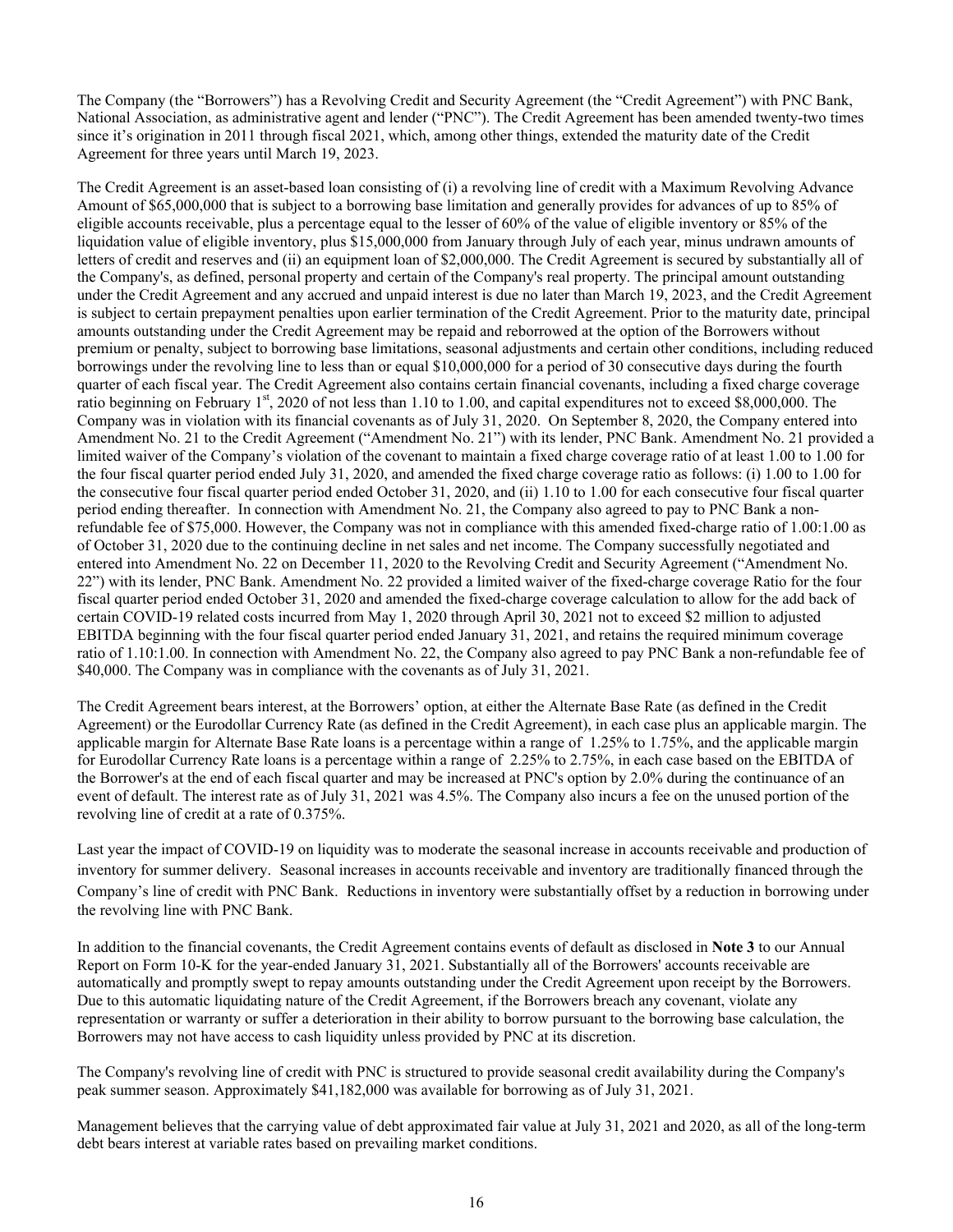#### **Note 8. Income Taxes**

In assessing the realizability of deferred tax assets, the Company considers whether it is more-likely-than-not that some portion or all of its deferred tax assets will not be realized. The ultimate realization of deferred tax assets is dependent upon the generation of future taxable income or reversal of deferred tax liabilities during the periods in which those temporary differences become deductible. As a part of this evaluation, the Company assesses all available positive and negative evidence, including future reversals of existing taxable temporary differences, projected future taxable income, the availability of tax carrybacks, tax-planning strategies, and results of recent operations (including cumulative losses in recent years), to determine whether sufficient future taxable income will be generated to realize existing deferred tax assets. On the basis of this evaluation, and after considering future reversals of existing taxable temporary differences and the effects of seasonality on the Company's business, the Company determined that its U.S. federal deferred tax assets are more-likely-than-not to be realizable, but that valuation allowances of \$1,144,000, \$1,064,000 and \$1,186,000 as of July 31, 2021, January 31, 2021 and July 31, 2020, respectively, are needed for certain state NOL's to reduce the carrying amount of deferred tax assets to an amount that is morelikely-than-not to be realized.

For the three months ended July 31, 2021 and 2020, the effective tax rates were 24.6% and 46.8%, respectively. For the six months ended July 31, 2021 and 2020, the effective tax rates were (36.7)% and 11.5%, respectively. Effective tax rates for the three months and six months ended July 31, 2021 and 2020 were primarily due to the change in forecasted mix of income before taxes in various jurisdictions, estimated permanent differences and the recording of a partial valuation allowance on net deferred tax assets.

On March 27, 2020, the then President signed the Coronavirus Aid, Relief, and Economic Security Act ("CARES Act"). The Company has performed an analysis of the impact of the CARES Act and have determined that the impact would not be significant. The CARES Act provides single-employer pension companies additional time to meet the funding obligations. Consequently, the tax deduction related to such contributions will be deferred until the funding payment is made. The CARES Act also modifies the limitation for business interest expense deduction. The new limitation has increased from 30 to 50 percent of adjusted taxable income.

The January 31, 2016 and subsequent years remain open for examination by the IRS and state tax authorities. The Company is not currently under any state examination. The Company is currently under IRS examination for its fiscal year ended January 31, 2016 Federal tax return.

## **Note 9. Net income (loss) per Share**

|                                                                                                  | <b>Three Months Ended</b> |        |               |        | <b>Six Months Ended</b>               |             |  |           |
|--------------------------------------------------------------------------------------------------|---------------------------|--------|---------------|--------|---------------------------------------|-------------|--|-----------|
|                                                                                                  | 7/31/2021                 |        | 7/31/2020     |        | 7/31/2021                             |             |  | 7/31/2020 |
|                                                                                                  |                           |        |               |        | (In thousands, except per share data) |             |  |           |
| Net income (loss)                                                                                | \$                        | 3,760  | \$            | 3.553  | $\mathcal{S}$                         | $(149)$ \$  |  | (1,145)   |
|                                                                                                  |                           |        |               |        |                                       |             |  |           |
| Weighted average shares of common stock outstanding                                              |                           | 15,920 |               | 15,733 |                                       | 15,872      |  | 15,694    |
| Net effect of dilutive shares - based on the treasury stock<br>method using average market price |                           | 9      |               | 13     |                                       |             |  |           |
| Totals                                                                                           |                           | 15.929 |               | 15.746 |                                       | 15.872      |  | 15,694    |
|                                                                                                  |                           |        |               |        |                                       |             |  |           |
| Net income (loss) per share - basic                                                              | \$                        | 0.24   | <sup>\$</sup> | 0.23   | \$                                    | $(0.01)$ \$ |  | (0.07)    |
| Net income (loss) per share - diluted (a)                                                        | \$                        | 0.24   | \$            | 0.23   | S                                     | $(0.01)$ \$ |  | (0.07)    |

(a) At July 31, 2021 and 2020, approximately 1,500 and 5,000 shares of common stock equivalents were excluded in the computation of diluted net loss per share, as the effect would be anti-dilutive since the Company reported a net loss.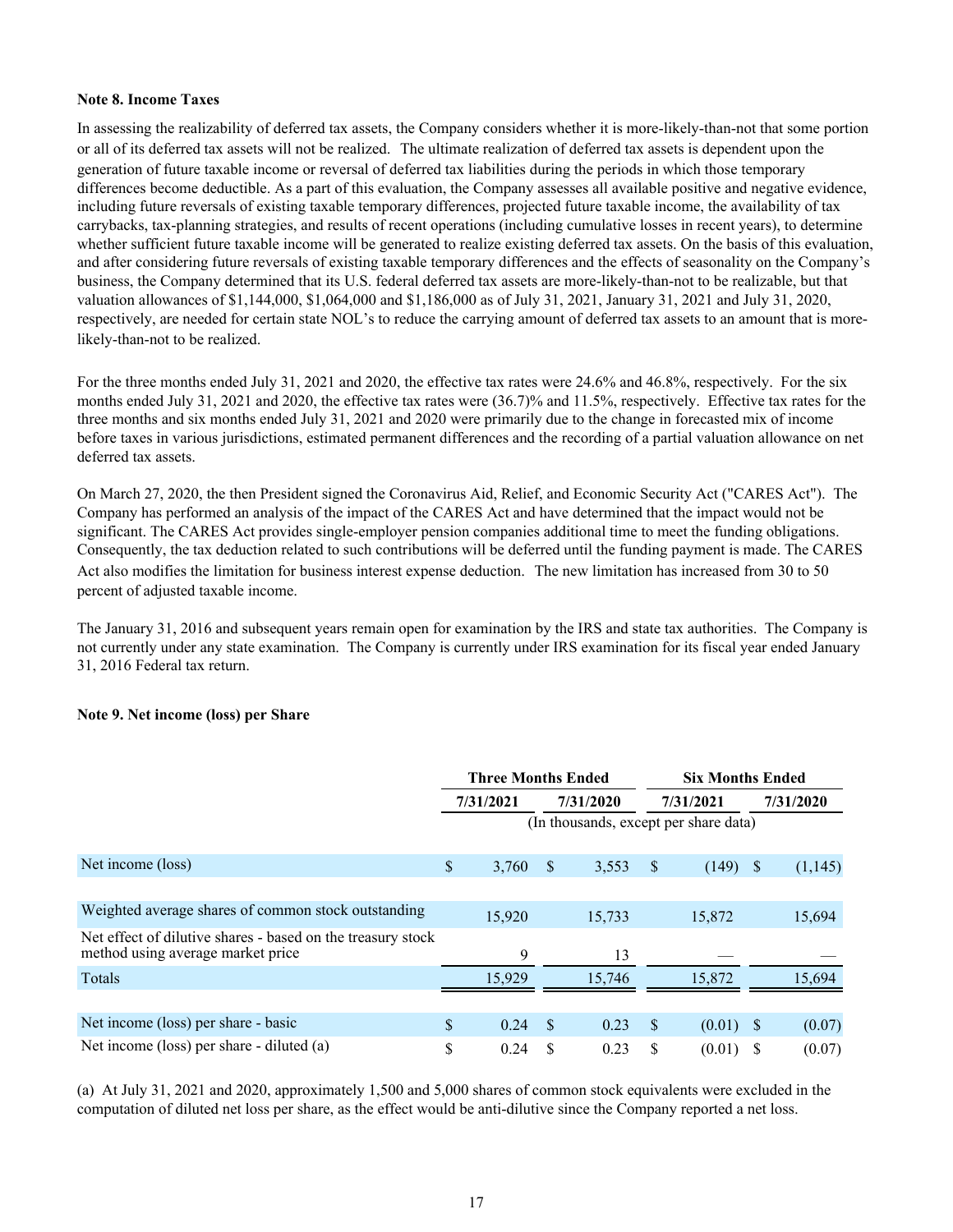## **Note 10. Stock-Based Compensation**

## **Stock Incentive Plan**

The Company's two stock incentive plans are the 2019 Employee Stock Incentive Plan (the "2019 Plan") and the 2011 Employee Incentive Stock Plan (the "2011 Plan").

Under the Company's 2019 Plan, the Company may grant an aggregate of 1,000,000 shares to its employees in the form of restricted stock units and non-employee directors in the form of restricted stock awards. Restricted stock units and awards granted under the 2019 Plan are expensed ratably over the vesting period of the awards. The Company determines the fair value of its restricted stock units or awards and related compensation expense as the difference between the market value of the units or awards on the date of grant less the exercise price of the units or awards granted. During the six-month period ended July 31, 2021, the Company granted 68,870 awards to non-employee directors, vested 140,295 shares according to their terms and forfeited 0 shares under the 2019 Plan. As of July 31, 2021, there were approximately 628,435 shares available for future issuance under the 2019 Plan.

Under the 2011 Plan, the Company may grant an aggregate of 2,000,000 shares to its employees in the form of restricted stock units and non-employee directors in the form of restricted stock awards. Restricted stock units and awards granted under the 2011 Plan are expensed ratably over the vesting period of the awards. The Company determines the fair value of its restricted stock units or awards and related compensation expense as the difference between the market value of the units or awards on the date of grant less the exercise price of the units or awards granted. During the six-month period ended July 31, 2021, the Company granted 0 restricted awards to non-employee directors and 0 units to its employees; vested 0 stock awards and 119,200 units according to their terms and forfeited 0 stock units under the 2011 Plan. As of July 31, 2021, there were approximately 12,892 shares available for future issuance under the 2011 Plan.

During the three months ended July 31, 2021, stock-based compensation expense related to restricted stock units and awards recognized in cost of goods sold and selling, general and administrative expenses was \$55,000 and \$198,000, respectively. During the three months ended July 31, 2020, stock-based compensation expense related to restricted stock units and/or awards recognized in cost of goods sold and selling, general and administrative expenses was \$65,000 and \$187,000, respectively.

During the six months ended July 31, 2021, stock-based compensation expense related to restricted stock units and awards recognized in cost of goods sold and selling, general and administrative expenses was \$110,000 and \$396,000, respectively. During the six months ended July 31, 2020, stock-based compensation expense related to restricted stock units and/or awards recognized in cost of goods sold and selling, general and administrative expenses was \$128,000 and \$378,000, respectively.

As of July 31, 2021, there was \$1,668,000 of unrecognized compensation expense related to unvested restricted stock units and/or awards, which is expected to be recognized over a weighted average period of approximately 3 years.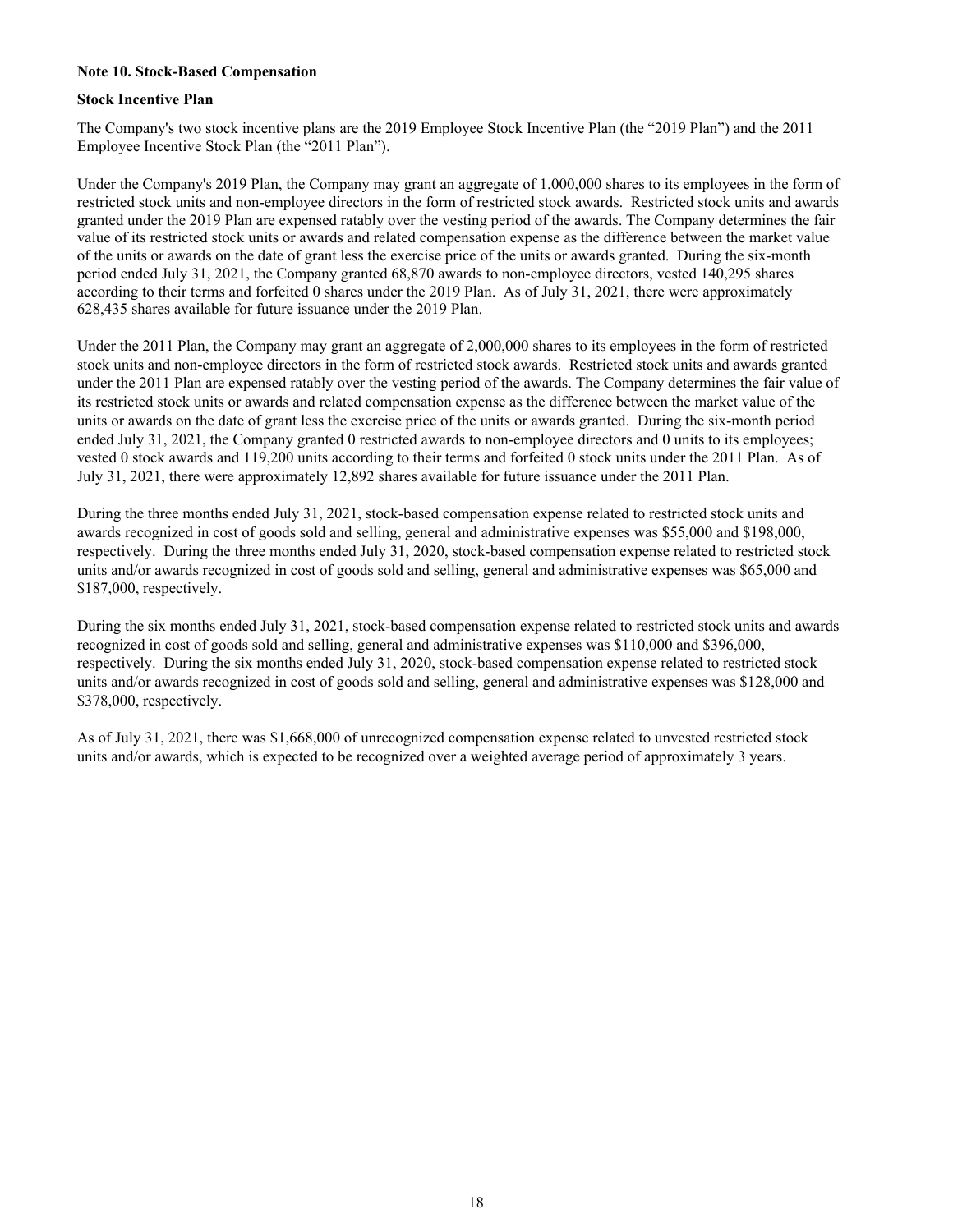#### **Note 11. Retirement Plans**

The Company and its subsidiaries cover certain employees under a noncontributory defined benefit retirement plan, entitled the Virco Employees' Retirement Plan (the "Pension Plan"). As more fully described in the Annual Report on Form 10-K, benefit accruals under the Employees Retirement Plan were frozen effective December 31, 2003. There is no service cost incurred under this plan.

The Company also provides a supplementary retirement plan for certain key employees, the VIP Retirement Plan (the "VIP Plan"). As more fully described in the Annual Report on Form 10-K for the year ended January 31, 2021, benefit accruals under this plan were frozen since December 31, 2003. During the second quarter ended July 31, 2021, the Company, at the retirees request, paid lump-sum distributions for the related benefit obligations. As the amount of the lump-sum settlement exceeded the sum of the service and interest cost for the year, the distribution was treated as a settlement in accordance with U.S. GAAP, resulting in plan settlement loss of \$220,000 recorded in pension expense in the accompanying condensed consolidated statements of operations and an actuarial gain on the plan re-measurement of \$1,770,000, net of tax, recorded to accumulated other comprehensive income for the three and six-months ended July 31, 2021.

The net periodic pension cost for the Pension Plan and the VIP Plan for the three and six months ended July 31, 2021 and 2020 were as follows:

|                                    | <b>Combined Employee Retirement Plans</b> |                           |   |       |           |                         |           |       |  |  |
|------------------------------------|-------------------------------------------|---------------------------|---|-------|-----------|-------------------------|-----------|-------|--|--|
|                                    |                                           | <b>Three Months Ended</b> |   |       |           | <b>Six Months Ended</b> |           |       |  |  |
|                                    | 7/31/2021<br>7/31/2020                    |                           |   |       | 7/31/2021 |                         | 7/31/2020 |       |  |  |
|                                    |                                           | (in thousands)            |   |       |           |                         |           |       |  |  |
| Service cost                       | \$                                        |                           | S |       | S         |                         | S         |       |  |  |
| Interest cost                      |                                           | 280                       |   | 301   |           | 561                     |           | 602   |  |  |
| Expected return on plan assets     |                                           | (218)                     |   | (224) |           | (436)                   |           | (448) |  |  |
| Plan settlement                    |                                           | 220                       |   |       |           | 220                     |           |       |  |  |
| Amortization of prior service cost |                                           |                           |   |       |           |                         |           |       |  |  |
| Recognized net actuarial loss      |                                           | 442                       |   | 465   |           | 885                     |           | 930   |  |  |
| Benefit cost                       |                                           | 724                       |   | 542   |           | 1,230                   |           | 1,084 |  |  |

## **401(k) Retirement Plan**

The Company's retirement plan, which covers all U.S. employees, allows participants to defer from 1% to 75% of their eligible compensation through a 401(k)-retirement program. The plan includes Virco stock as one of the investment options. At July 31, 2021 and 2020, the plan held 991,899 shares and 850,789 shares of Virco stock, respectively. For the three months ended July 31, 2021 and 2020, the compensation costs incurred for employer match, which is paid in the form of Company stock, was \$207,000 and \$195,000, respectively. For the six months ended July 31, 2021 and 2020, the compensation costs incurred for employer match, which is paid in the form of Company stock, was \$391,000 and \$405,000, respectively.

## **Note 12. Warranty Accrual**

The Company provides a warranty against all substantial defects in material and workmanship. The standard warranty offered on products sold through January 31, 2013 is ten years. Effective February 1, 2014 the Company modified its warranty to a limited lifetime warranty. The warranty effective February 1, 2014 is not anticipated to have a significant effect on warranty expense. Effective January 1, 2017, the Company modified the standard warranty offered on products sold after January 1, 2017 to provide specific warranty periods by product component, with no warranty period longer than ten years. The Company's warranty is not a guarantee of service life, which depends upon events outside the Company's control and may be different from the warranty period. The Company accrues an estimate of its exposure to warranty claims based upon both product sales data and an analysis of actual warranty claims incurred.

The following is a summary of the Company's warranty-claim activity for the three and six months ended July 31, 2021 and 2020: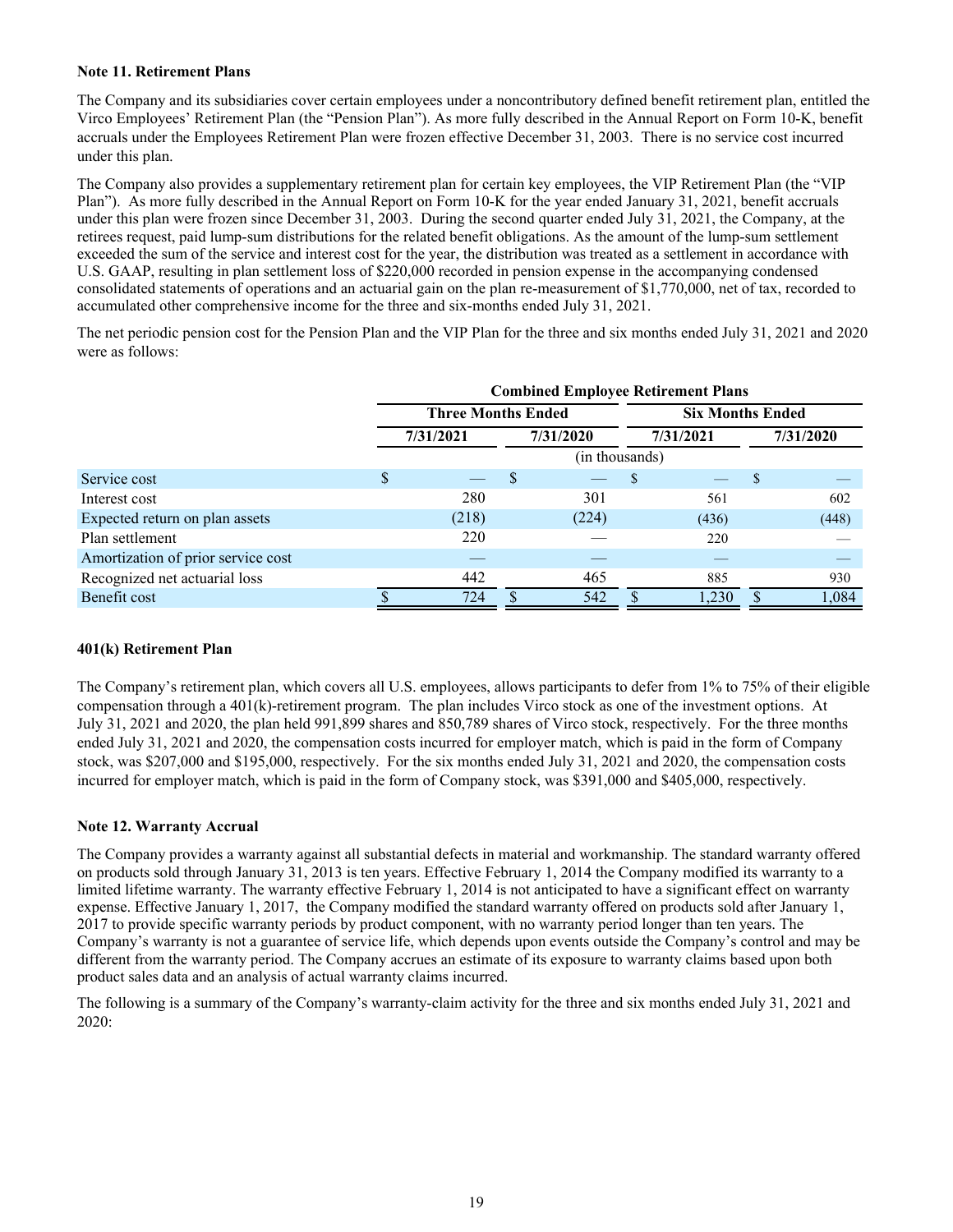|                   | <b>Three Months Ended</b> |           |           |                |  | <b>Six Months Ended</b> |          |           |  |
|-------------------|---------------------------|-----------|-----------|----------------|--|-------------------------|----------|-----------|--|
|                   |                           | 7/31/2021 | 7/31/2020 |                |  | 7/31/2021               |          | 7/31/2020 |  |
|                   |                           |           |           | (in thousands) |  |                         |          |           |  |
| Beginning balance |                           | 700       |           | 800            |  | 700                     | <b>S</b> | 800       |  |
| Provision         |                           | 13        |           | (17)           |  | 56                      |          | 43        |  |
| Costs incurred    |                           | (13)      |           | (33)           |  | (56)                    |          | (93)      |  |
| Ending balance    |                           | 700       |           | 750            |  | 700                     |          | 750       |  |

## **Note 13. Contingencies**

The Company has a self-insured retention for product losses up to \$250,000 per occurrence, workers' compensation liability losses up to \$250,000 per occurrence, general liability losses up to \$50,000 and automobile liability losses up to \$50,000 per occurrence. The Company has purchased insurance to cover losses in excess of the retention up to a limit of \$30,000,000. The Company has obtained an actuarial estimate of its total expected future losses for liability claims and recorded a liability equal to the net present value.

The Company and its subsidiaries are defendants in various legal proceedings resulting from operations in the normal course of business. It is the opinion of management, in consultation with legal counsel, that the ultimate outcome of all such matters will not materially affect the Company's financial position, results of operations or cash flows.

# **Note 14. Delivery Costs**

For the three months ended July 31, 2021 and 2020, shipping and classroom delivery costs of approximately \$5,112,000 and \$4,907,000, respectively, were included in selling, general and administrative expenses in the accompanying condensed consolidated statements of income.

For the six months ended July 31, 2021 and 2020, shipping and classroom delivery costs of approximately \$8,033,000 and \$6,985,000, respectively, were included in selling, general and administrative expenses in the accompanying condensed consolidated statements of operations.

## **Note 15. COVID-19**

On March 11, 2020, the World Health Organization declared the current coronavirus (COVID-19) outbreak to be a global pandemic. In response to this declaration and the rapid spread of COVID-19 within the United States, federal, state and local governments throughout the country have imposed varying degrees of restriction on social and commercial activity to promote social distancing in an effort to slow the spread of the illness. During first quarter ended April 30, 2021, the Company operated its manufacturing and distribution facilities on a voluntary basis to give employees the flexibility to remain at home with children who are out of school or for other personal reasons as they deem necessary. Subsequent to April 30, 2021 and after vaccinations were available, the Company required all manufacturing and distribution employees to return to work. Appropriate measures are being taken to protect the health of employees performing essential on-site operations. Office employees and others who can work from home continued to work from home.

The Company's Conway, Arkansas facilities, which represent approximately two thirds of the Company's production and distribution capacity, has been fully operational during the pandemic. In accordance with State of California and local orders that include guidance on the definition and responsibilities of "essential businesses," the Company has been operating its Torrance facility.

## **Note 16. Subsequent Events**

None.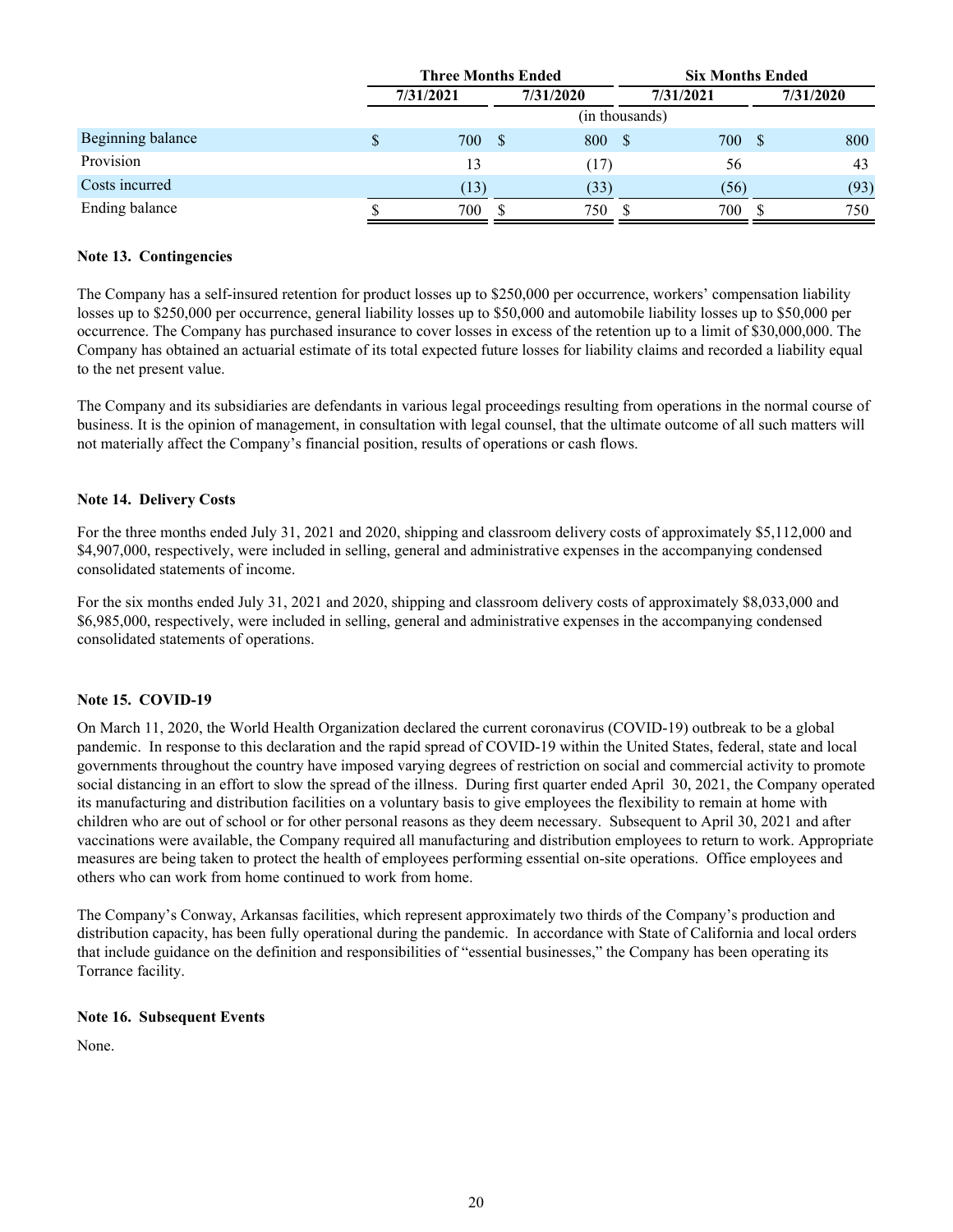## <span id="page-21-0"></span>**Item 2. Management's Discussion and Analysis of Financial Condition and Results of Operations**

## **Results of Operations**

# **The effects of COVID-19**

The results of operations for the three-month and six-month periods ended July 31, 2021 and the comparable periods ended July 31, 2020 have been significantly impacted by economic conditions driven by the COVID-19 pandemic. The impact of COVID-19 has been quite different during the current year compared to the prior year. Typically, the Company has an exceptionally seasonal annual cycle where approximately 50% of sales occur in the months of June, July and August. Orders received from customers follow a similar cycle, approximately 4-6 weeks preceding the selling season.

During the three and six-month periods ended July 31, 2020, the majority of our primary customers, the K-12 public school systems, closed school campuses and initiated remote learning on or about March 15, 2020. Most school districts continued with remote learning for the academic year ended June 2020 and into the year beginning August 2020, with a minority of districts attempting hybrid or on-site learning. During this period our direct sales force, one of the Company's distinct competitive advantages, was unable to make in-person calls. Our primary customers, educators and district business officials, were typically working remotely which complicated selling activities. As a result, order rates during our traditionally busy summer season of June 2020 through August 2020 declined, causing a reduction in sales.

During the six months ended July 31, 2021, many school districts announced hybrid or on-site learning beginning in approximately April 2021. The Company received a large volume of orders for immediate delivery during this period. Orders received for the first quarter ended April 30, 2021 increased by 26.7% compared to the same period of the prior year. The majority of school districts have planned for full time in-school teaching for the academic year beginning in August / September 2021. Orders for the second quarter ended July 31, 2021 increased by 29.9% compared to the same period of the prior year.

Due to uncertainty created by COVID-19 during the year ended January 31, 2021, the Company moderated production levels to reflect the reduced order activity and maintained conservative inventory levels going into the current year. The current year has been characterized by severe supply chain issues, which were exacerbated by our low levels of inventory going into the year. The Company has significant domestic manufacturing capabilities and manufactures the large majority of finished goods domestically, but the Company imports a number of components from manufacturers in China. The cost and timely delivery of these components have been adversely affected by difficulties at the ports and by cost increases from China. The cost and availability of steel, plastic, and a variety of other raw materials has been extremely volatile, and the supply chain considerations have been challenging. The severe weather experienced in significant portions of the United States in February 2021 interrupted the supply and increased cost for plastic and utilities. The availability of labor, both permanent employees and temporary employees, has been severely impacted.

Because the first quarter of the year is a seasonally slow period, sales activity during the first quarter was not significantly affected by the supply chain considerations. Sales volume for the first quarter ended April 30, 2021 increased by 59.2% compared to the same period of the prior year.

During the second quarter, which includes two of the three months that typically account for 50% of our annual sales, the supply chain issues have been challenging. Sales for the second quarter were flat compared to the same period of the prior year. Backlog of orders at July 31, 2021 was approximately \$20 million greater than the prior year.

In response to the labor shortage, and to reward employees who will be working substantial overtime hours during the seasonal summer peak, the Company has announced that for all factory and warehouse hourly employees, all overtime hours will be paid at double time rather than the traditional time and one-half for hours worked between June 1 and continuing through the peak deliveries. This is anticipated to cost the Company an additional \$1.5 - \$2.0 million during the second and third quarters. The Company anticipates that this increased cost will be offset, in whole or in part, by the increased efficiency of using experienced Virco employees with a substantial reduction in temporary labor. Inventory levels at July 31, 2021 are significantly lower than the prior year, and the Company may incur additional costs for expediting to satisfy customer orders. While these challenges are substantial, the Company believes that the benefits of domestic manufacturing compared to an import model with an extended supply chain to China will be realized during the current fiscal year.

# *Three Months Ended July 31, 2021*

Order rates for the three-months ended July 31, 2021 increased significantly compared to the prior year, as schools reopened. Orders for the second quarter increased by 29.9%, but sales were flat, decreasing by 0.7% compared to the same period of the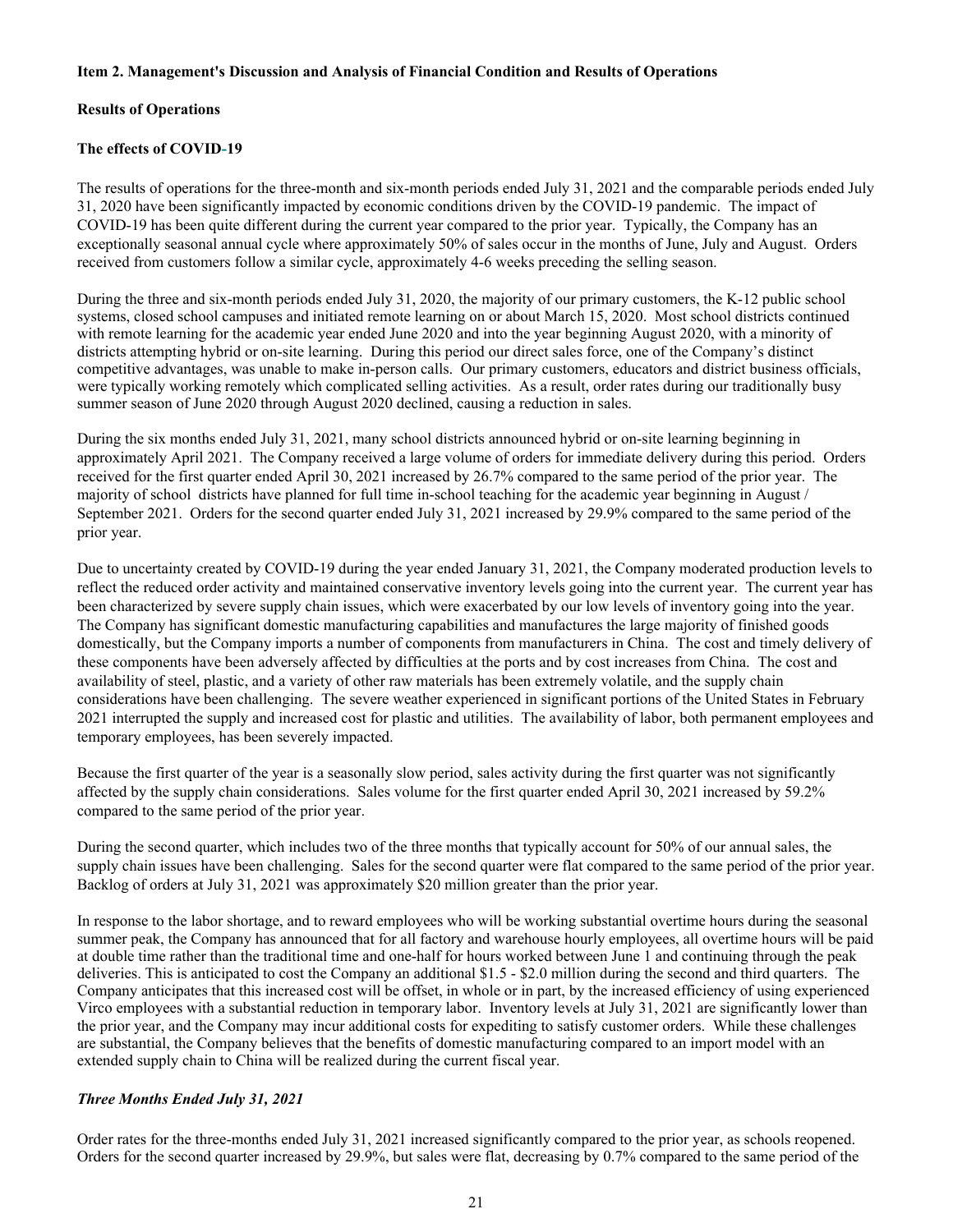prior year. Backlog of orders at July 31, 2021 is approximately \$20.0 million greater than the prior year. The Company anticipates that a significant portion of the increased backlog will ship during the third quarter, with a portion delivered in the fourth quarter.

For the three months ended July 31, 2021, the Company earned a pre-tax profit of \$4,985,000 on sales of \$59,022,000 compared to a pre-tax profit of \$6,679,000 on sales of \$59,456,000 in the prior year.

Gross Margin for the second quarter was 37.8% of sales compared to 39.0% in the prior year. The gross margin was affected by increased cost for raw materials and costs relating to operating the factories with a reduced and interrupted supply of materials, partially offset by a price increase at the beginning of the year.

Selling, general and administrative expenses for the three months ended July 31, 2021 increased compared to the same period last year. The increase in selling, general and administrative expenses was attributable to increased variable freight expense and by increased selling expenses as our sales force is now actively calling on customers.

Interest expense decreased by \$135,000 for the three months ended July 31, 2021 compared to the same period last year. The Company has borrowed less money to finance seasonal working capital in the second quarter.

For the three months ended July 31, 2021 and 2020, the effective tax rates were 24.6% and 46.8%, respectively. Effective tax rates for the three months ended July 31, 2021 and 2020 were primarily due to the change in forecasted mix of income before taxes in various jurisdictions, estimated permanent differences and the recording of a partial valuation allowance on net deferred tax assets.

## *Six Months Ended July 31, 2021*

Order rates for the six-months ended July 31, 2021 increased by 28.5% compared to the prior year.

For the six-month period ended July 31, 2021 the Company earned a pre-tax loss of \$109,000 on sales of \$87,389,000 compared to a pre-tax loss of \$1,294,000 on sales of \$77,273,000.

Gross Margin for the first six months was 34.3% of sales compared to 36.4% in the prior year. The gross margin was affected by increased cost for raw materials and costs relating to operating the factories with a reduced and interrupted supply of materials, partially offset by a price increase at the beginning of the year. The Company was required to close the Conway, Arkansas factory for more than one week in February due to severe weather and increased utility bills related to the same severe weather.

Selling, general and administrative expenses for the six months ended July 31, 2021 increased compared to the same period last year but decreased as a percentage of sales. The increase in selling, general and administrative expenses was attributable to increased variable freight and service expenses.

Interest expense decreased by \$246,000 for the six months ended July 31, 2021 compared to the same period last year. The Company has borrowed less money to finance seasonal working capital during the year.

For the six months ended July 31, 2021 and 2020, the effective tax rates were (36.7)% and 11.5%, respectively. Effective tax rates for the six months ended July 31, 2021 and 2020 were primarily due to the change in forecasted mix of income before taxes in various jurisdictions, estimated permanent differences and the recording of a partial valuation allowance on net deferred tax assets.

## **Liquidity and Capital Resources**

In years not impacted by COVID, approximately 50% of the Company's annual sales volume is shipped in the months of June through August of each year. The Company traditionally manufactures large quantities of inventory during the first and second quarters of each fiscal year in anticipation of seasonally high summer shipments. In addition, the Company finances a large balance of accounts receivable during the peak season. As discussed above, the current year impact of COVID has moderated the summer peak deliveries, and the Company has operated with reduced levels of inventory. This has reduced the need for seasonal borrowing under our line of credit.

Accounts receivable increased by \$1,712,000 at July 31, 2021 compared to the same date in the prior year. The increase was primarily due to the timing of sales during the second quarter. Inventory decreased by \$7,051,000 at July 31, 2021 compared to the prior year. The decrease in units was more significant than the decrease in dollars due to the increased material cost of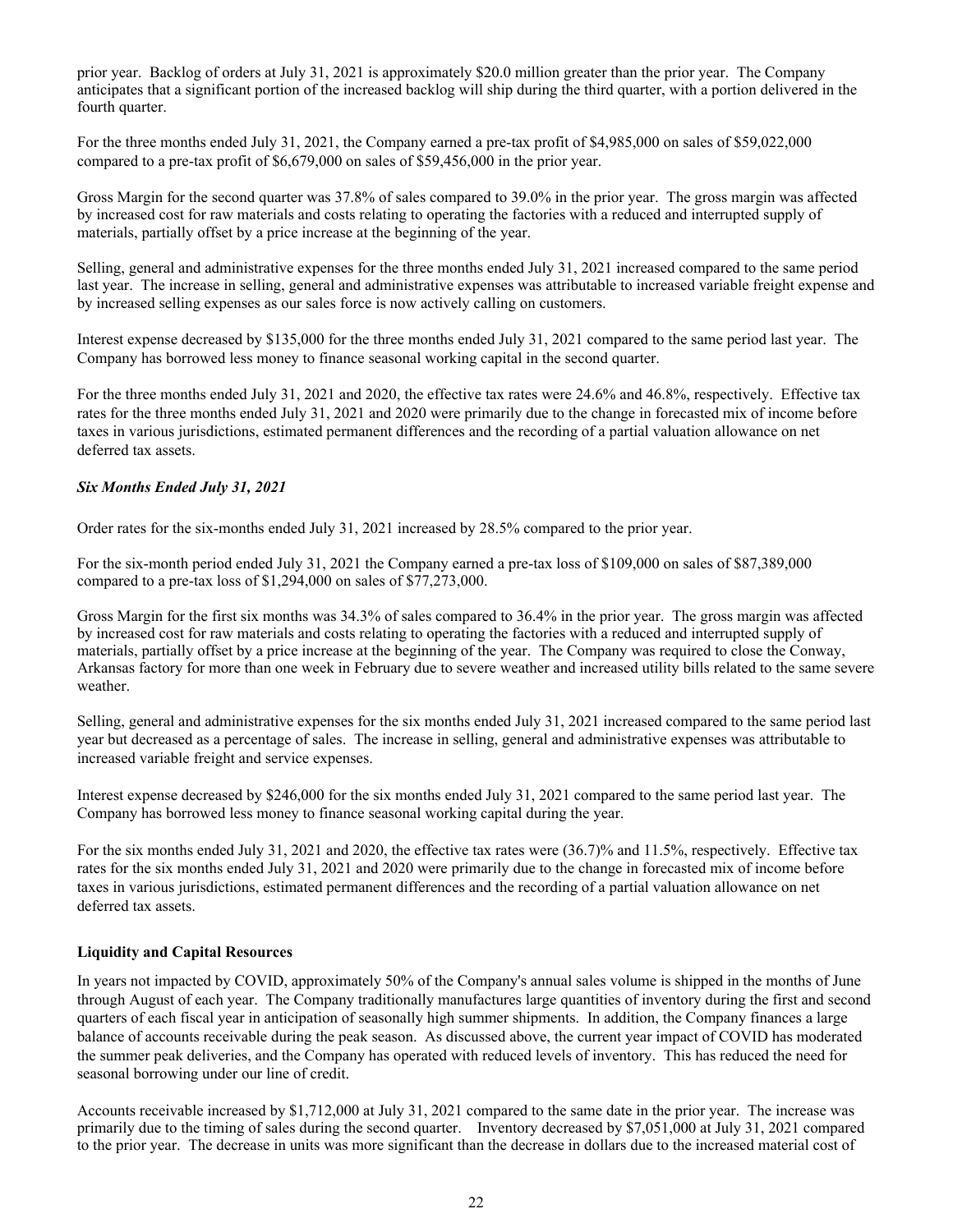<span id="page-23-0"></span>the inventory. The net reduction in working capital enabled the Company to reduce its borrowing under its revolving line of credit with PNC Bank as of July 31, 2021. Outstanding debt at July 31, 2021 includes an equipment loan from PNC in the amount of \$444,000 and a seller financed mortgage on a manufacturing facility in Conway, Arkansas.

Interest expense for the six months ended July 31, 2021 is less than the same period last year due to lower average outstanding borrowings under the Company's revolving line of credit with PNC Bank.

Accrual basis capital expenditures for the six months ended July 31, 2021 was \$1,210,000 compared to \$1,625,000 for the same period last year. The reduction in capital spending was a direct result of management controlling the expenditures to preserve cash due to the adverse impact that the COVID-19 pandemic had on the Company's operations. Capital expenditures are being financed through the Company's credit facility with PNC Bank and operating cash flow and restricted to not exceed \$8,000,000 by covenant.

Due to the adverse impact of the COVID-19 pandemic upon the Company's operations, the Company violated its fixed-charge coverage ratio contained in the credit agreement with PNC Bank for the quarterly periods ended July 31, 2020 and October 31, 2020. The Company obtained limited waivers and amendments from PNC Bank for both events of default, Amendment No. 21 and 22 (see **Note 7** to the condensed consolidated financial statements). Amendment No. 22 amended the ongoing fixed-charge coverage calculation to allow for the add back of certain COVID-19 related costs incurred from May 1, 2020 through April 30, 2021, not to exceed \$2,000,000, to adjusted EBITDA and retained the minimum fixed-charge coverage ratio of 1.10:1.00 beginning with the fourth quarter period ended January 31, 2021. Based on the add back allowance for certain COVID-19 related costs, and the current forecasts through September 2022, management believes the Company will maintain compliance with its financial covenants.

The Company believes that cash flows from operations, together with the Company's unused borrowing capacity with PNC Bank will be sufficient to fund the Company's debt service requirements, capital expenditures and working capital needs for the next twelve months.

#### **Off Balance Sheet Arrangements**

None.

## **Critical Accounting Policies and Estimates**

The Company's critical accounting policies are outlined in its Annual Report on Form 10-K for the fiscal year ended January 31, 2021.

#### **Forward-Looking Statements**

From time to time, including in this Quarterly Report on Form 10-Q for the quarterly period ended July 31, 2021, the Company or its representatives have made and may make forward-looking statements, orally or in writing. Such forward-looking statements may be included in, without limitation, reports to stockholders, press releases, oral statements made with the approval of an authorized executive officer of the Company and filings with the Securities and Exchange Commission ("SEC"). The words or phrases "anticipates," "expects," "will continue," "believes," "estimates," "projects," or similar expressions are intended to identify "forward-looking statements" within the meaning of the Private Securities Litigation Reform Act of 1995. The results contemplated by the Company's forward-looking statements are subject to certain risks and uncertainties that could cause actual results to vary materially from anticipated results, including without limitation, availability of funding for educational institutions, availability and cost of materials, especially steel, availability and cost of labor, demand for the Company's products, competitive conditions affecting selling prices and margins, capital costs and general economic conditions. Such risks and uncertainties are discussed in more detail in the Company's Form 10-K for the fiscal year ended January 31, 2021 under the caption "Risk Factors".

The Company's forward-looking statements represent its judgment only on the dates such statements were made. By making any forward-looking statements, the Company assumes no duty to update them to reflect new, changed or unanticipated events or circumstances.

#### **Item 3. Quantitative and Qualitative Disclosures about Market Risk**

The Company is a smaller reporting company as defined by Rule 12b-2 of the Exchange Act as of our second quarter of fiscal 2021 and are not required to provide the information under this item.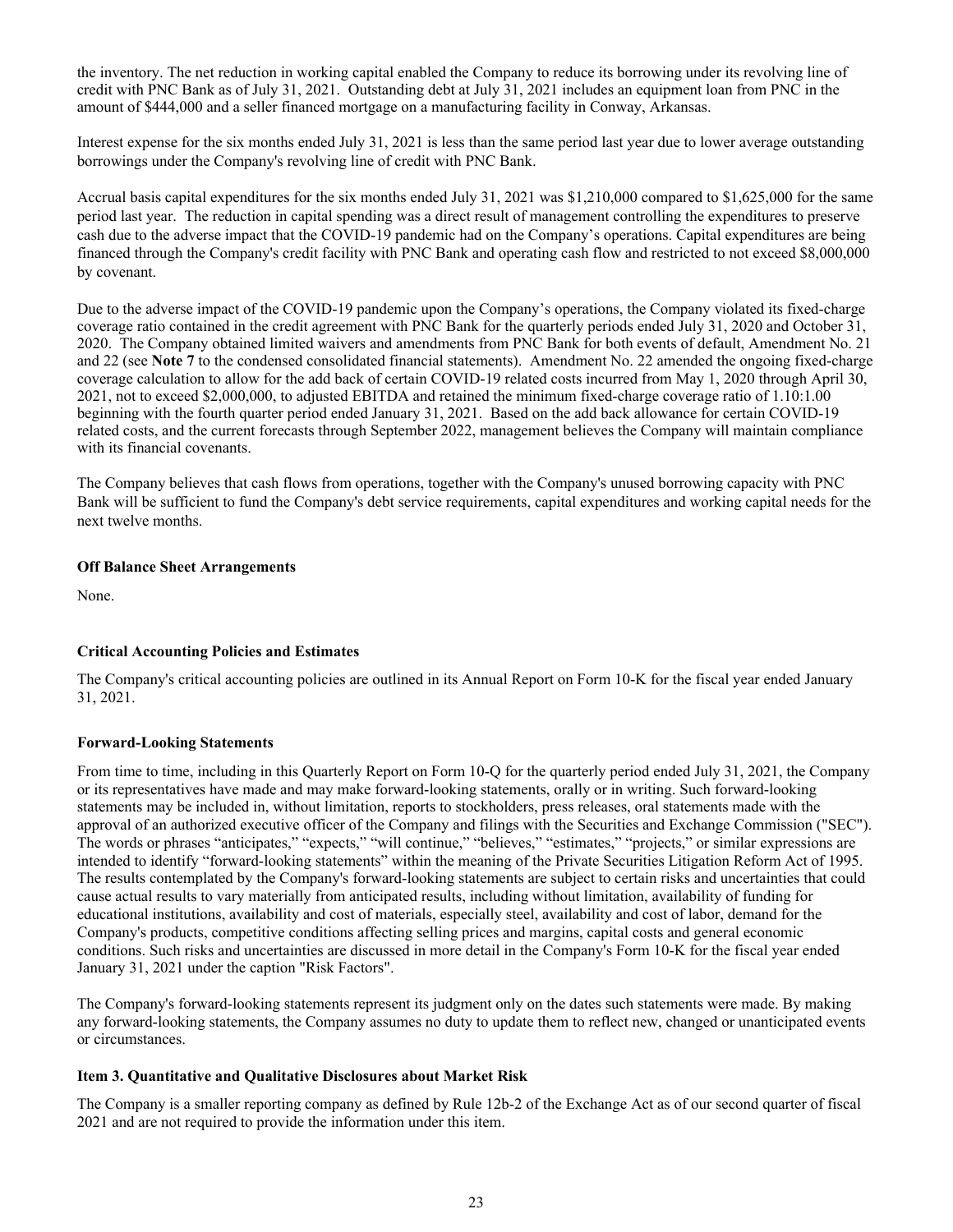#### <span id="page-24-0"></span>**Item 4. Controls and Procedures**

#### **Evaluation of Disclosure Controls and Procedures**

The Company carried out an evaluation, under the supervision and with the participation of the Company's management, including its Principal Executive Officer along with its Principal Financial Officer, of the effectiveness of the design and operation of our disclosure controls and procedures (as defined in Rules 13a-15(e) under the Securities Exchange Act of 1934 ("Exchange Act") as of July 31, 2021. Based upon the foregoing, the Company's Principal Executive Officer along with the Company's Principal Financial Officer concluded that the Company's disclosure controls and procedures as of such date were effective to ensure that the information required to be disclosed in the Company's Exchange Act reports is recorded, processed, summarized and reported within the time periods specified in the SEC's rules and forms, and that such information is accumulated and communicated to Company management, including its Principal Executive Officer and Principal Financial Officer, as appropriate, to allow timely decisions regarding required disclosure. In designing and evaluating the disclosure controls and procedures, Company management recognizes that any controls and procedures, no matter how well designed and operated, can provide only reasonable assurance of achieving the desired control objectives, and management necessarily is required to apply its judgment in evaluating the cost-benefit relationship of possible controls and procedures.

#### **Changes in Internal Control Over Financial Reporting**

The Company carried out an evaluation, under the supervision and with the participation of the Company's management, including its Principal Executive Officer along with its Principal Financial Officer**,** of the effectiveness of the design and operation of disclosure controls and procedures. Based upon the foregoing, the Company's Principal Executive Officer along with the Company's Principal Financial Officer concluded that the Company's disclosure controls and procedures (as such term is defined in Rules 13a-15(e) and 15d-15(e) under the Securities Exchange Act of 1934, as amended) were effective as of the end of the period covered by this Quarterly Report on Form 10-Q.

There have been no changes in the Company's internal control over financial reporting during the fiscal quarter covered by this quarterly report on Form 10-Q that have materially affected, or are reasonably likely to materially affect, its internal control over financial reporting.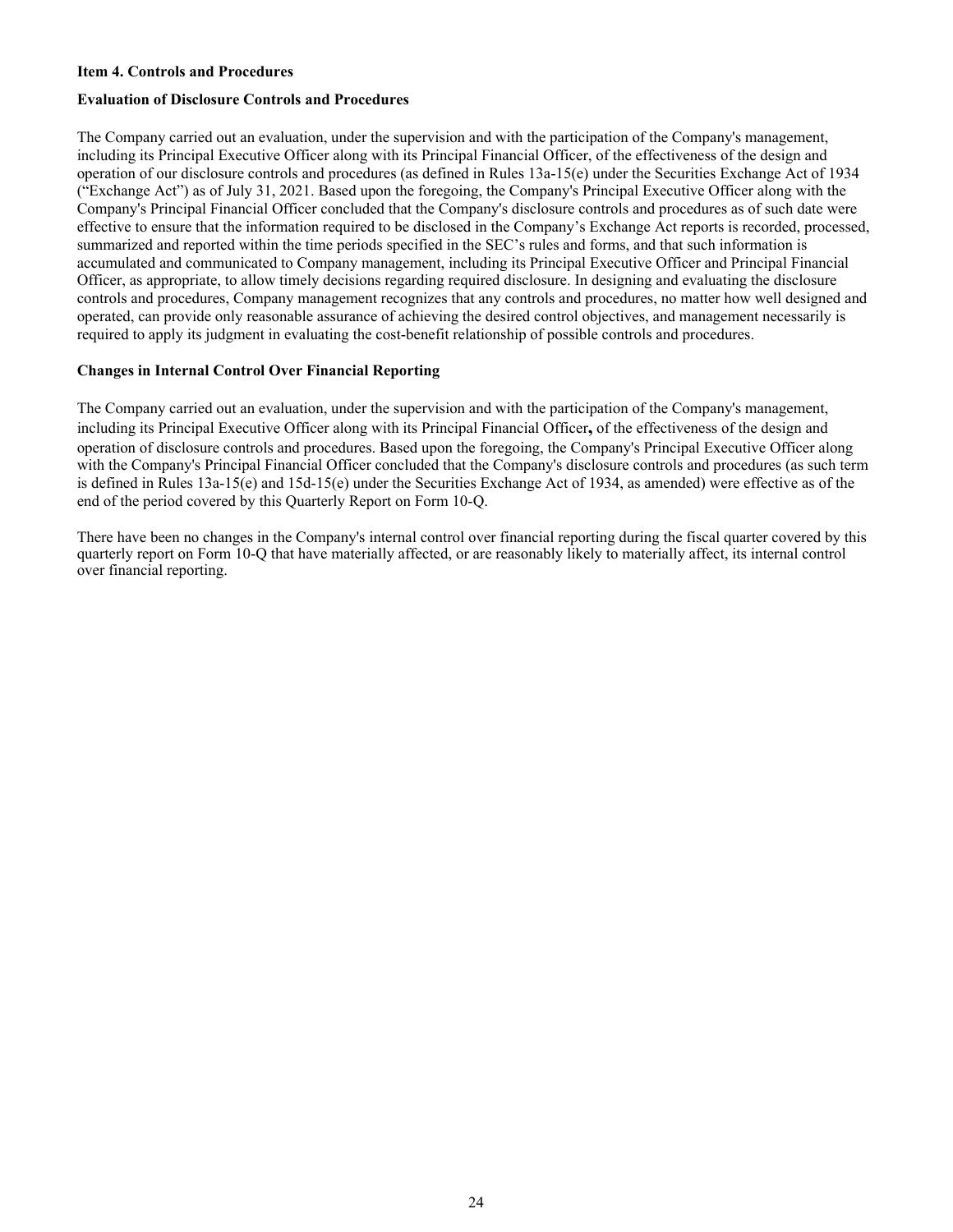## **PART II — Other Information**

#### **Virco Mfg. Corporation**

## <span id="page-25-0"></span>**Item 1. Legal Proceedings**

The Company is a party to various legal actions arising in the ordinary course of business which, in the opinion of the Company, are not material in that management either expects that the Company will be successful on the merits of the pending cases or that any liabilities resulting from such cases will be substantially covered by insurance. While it is impossible to estimate with certainty the ultimate legal and financial liability with respect to these actions, management believes that the aggregate amount of such liabilities will not be material to the results of operations, financial position, or cash flows of the Company.

## **Item 1A. Risk Factors**

You should carefully consider and evaluate the information in this Quarterly Report and the risk factors set forth under the caption "Item 1A. Risk Factors" in our Annual Report on Form 10-K for the fiscal year ended January 31, 2021 (the "Form 10- K"), which was filed with the SEC on April 28, 2021. The risk factors associated with our business have not materially changed compared to the risk factors disclosed in the Form 10-K.

## **Item 2. Unregistered Sales of Equity Securities, Use of Proceeds and Issuer Purchases of Equity Securities**

None.

## **Item 3. Defaults Upon Senior Securities**

None.

#### **Item 4. Mine Safety Disclosures**

Not applicable.

## **Item 5. Other Information**

None.

## **Item 6. Exhibits**

# **Exhibit Number Document** 31.1 [Certification of Robert A. Virtue, Chief Executive Officer, pursuant to Rules 13a-14 and 15d-14 of the](wurl://docs.v1/doc:6627f526fa0449a1943ba4fe08cd1ac8)  [Securities Exchange Act, as adopted pursuant to section 302 of the Sarbanes-Oxley Act of 2002.](wurl://docs.v1/doc:6627f526fa0449a1943ba4fe08cd1ac8) 31.2 [Certification of Robert E. Dose, Vice President, Finance, pursuant to Rules 13a-14 and 15d-14 of the Securities](wurl://docs.v1/doc:9c0c298ff3e44d7298d6e2052d73676f)  [Exchange Act, as adopted pursuant to section 302 of the Sarbanes-Oxley Act of 2002.](wurl://docs.v1/doc:9c0c298ff3e44d7298d6e2052d73676f) 32.1 [Certifications of Principal Executive Officer and Principal Financial Officer pursuant to 18 U.S.C. Section](wurl://docs.v1/doc:cf397d02e03243f9807bfd06e572089b)  [1350, as adopted pursuant to Section 906 of the Sarbanes-Oxley Act of 2002.](wurl://docs.v1/doc:cf397d02e03243f9807bfd06e572089b)

Exhibit 101.INS — XBRL Instance Document.

Exhibit 101.SCH — XBRL Taxonomy Extension Schema Document.

Exhibit 101.CAL — XBRL Taxonomy Extension Calculation Linkbase Document.

Exhibit 101.LAB — XBRL Taxonomy Extension Label Linkbase Document.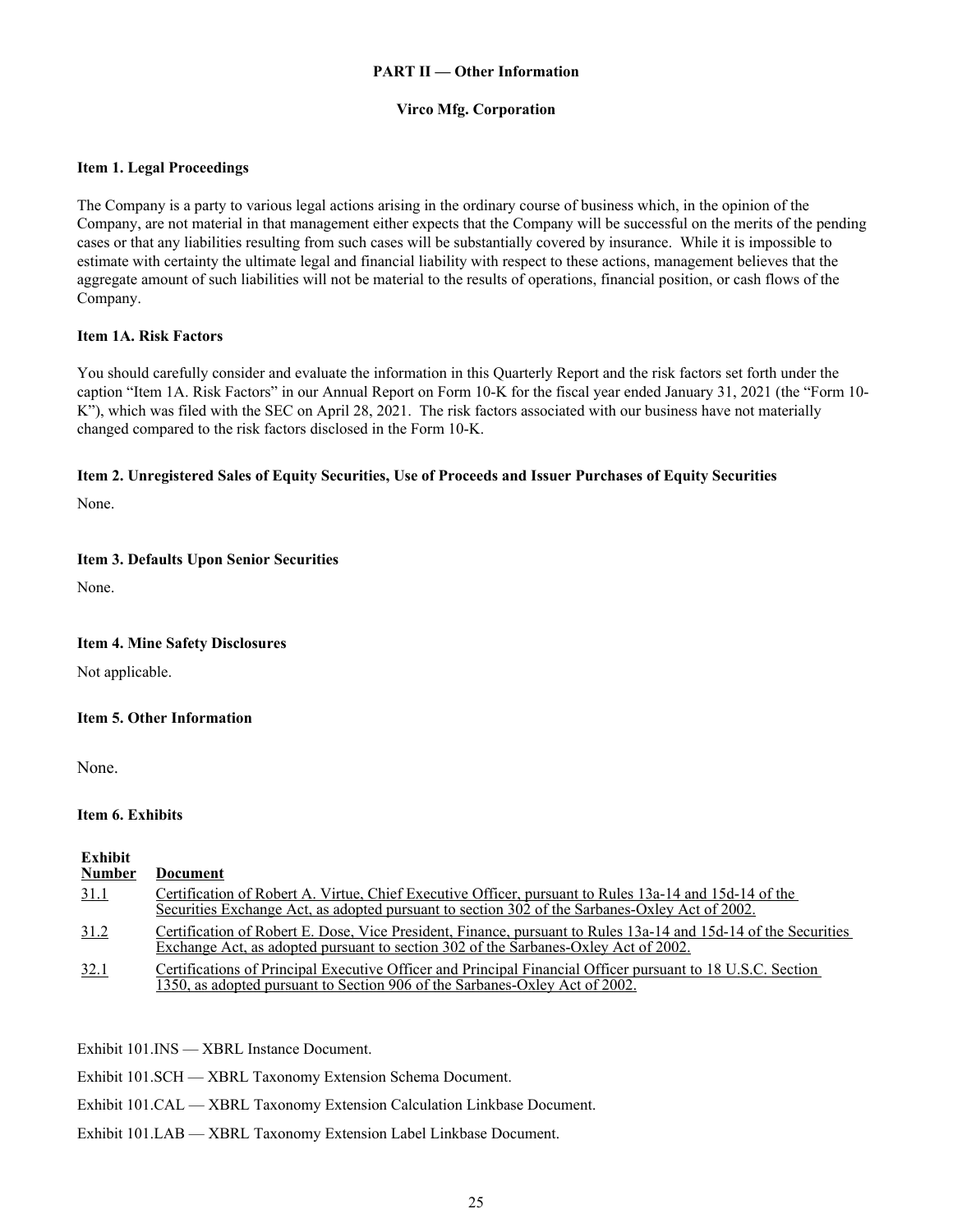Exhibit 101.PRE — XBRL Taxonomy Extension Presentation Linkbase Document.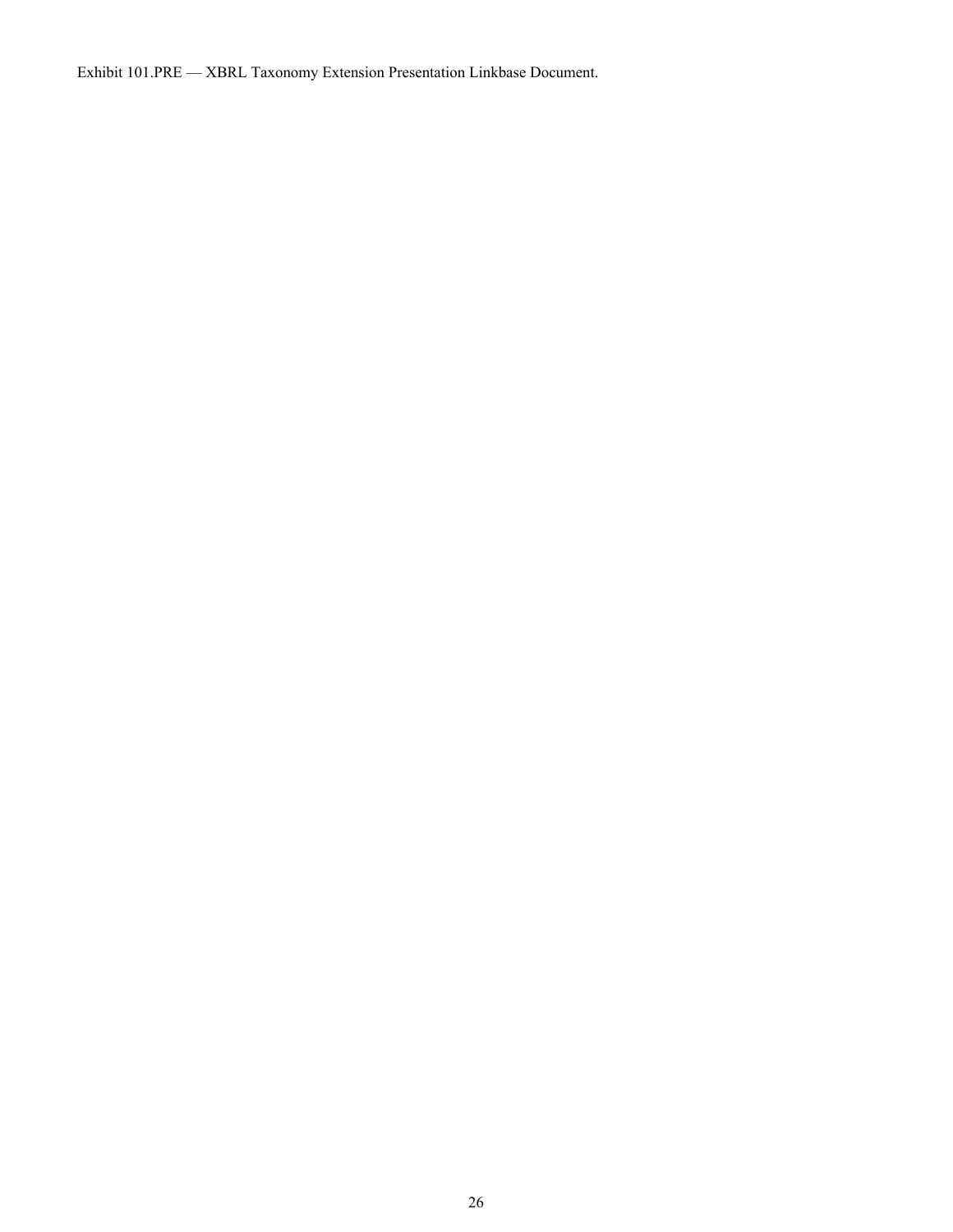# **SIGNATURES**

Pursuant to the requirements of the Securities Exchange Act of 1934, the registrant has duly caused this report to be signed on its behalf by the undersigned thereunto duly authorized.

Date: September 14, 2021 By: /s/ Robert E. Dose

VIRCO MFG. CORPORATION

*Robert E. Dose Vice President — Finance (Principal Financial Officer)*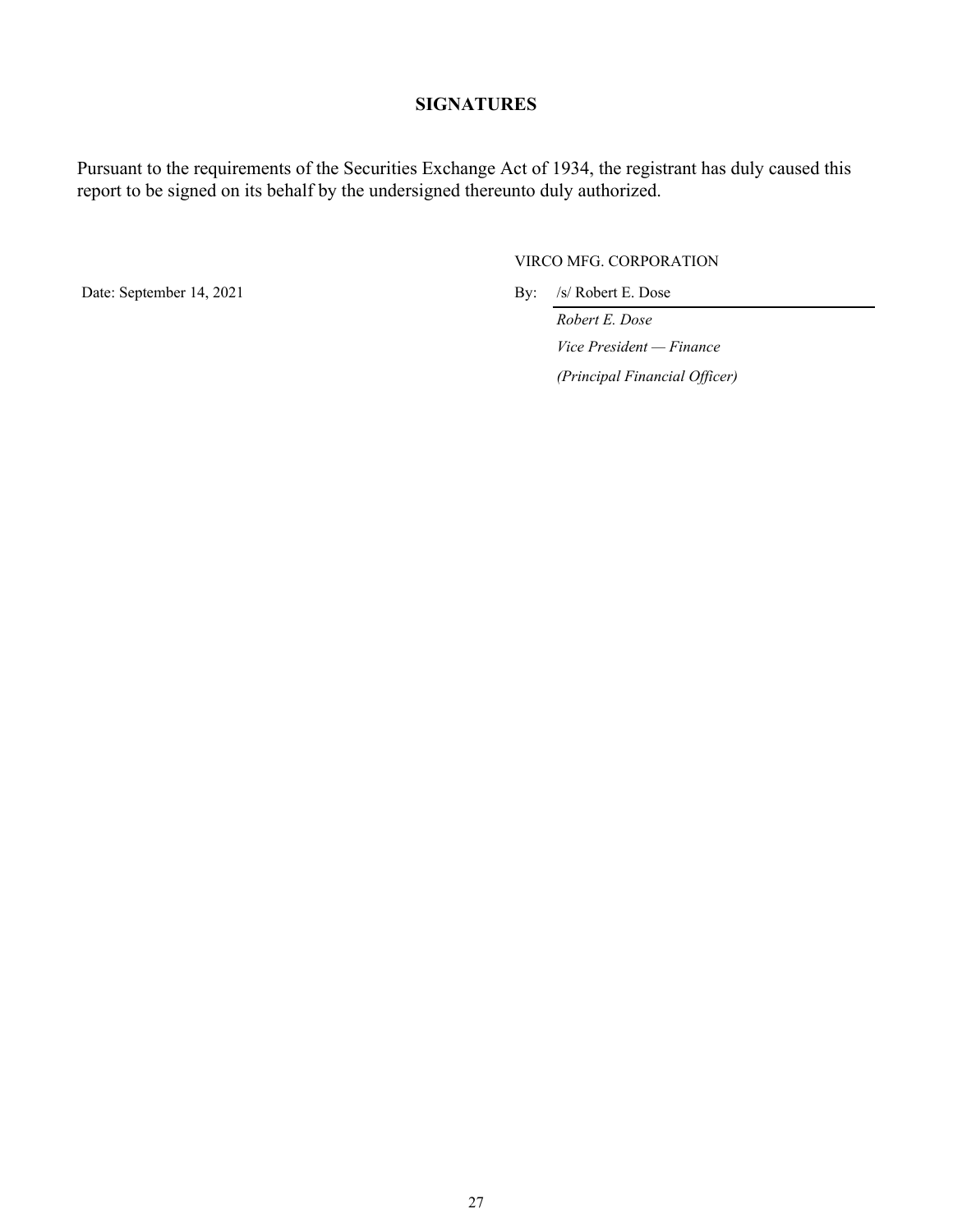#### **CERTIFICATIONS**

I, Robert A. Virtue, certify that:

1. I have reviewed this Form 10-Q of Virco Mfg. Corporation;

2. Based on my knowledge, this report does not contain any untrue statement of a material fact or omit to state a material fact necessary to make the statements made, in light of the circumstances under which such statements were made, not misleading with respect to the period covered by this report;

3. Based on my knowledge, the financial statements, and other financial information included in this report, fairly present in all material respects the financial condition, results of operations and cash flows of the registrant as of, and for, the periods presented in this report;

4. The registrant's other certifying officer(s) and I are responsible for establishing and maintaining disclosure controls and procedures (as defined in Exchange Act Rules 13a-15(e) and 15d-15(e)) and internal control over financial reporting (as defined in Exchange Act Rules 13a-15(f) and 15d-15(f)) for the registrant and have:

(a) Designed such disclosure controls and procedures, or caused such disclosure controls and procedures to be designed under our supervision, to ensure that material information relating to the registrant, including its consolidated subsidiaries, is made known to us by others within those entities, particularly during the period in which this report is being prepared;

(b) Designed such internal control over financial reporting, or caused such internal control over financial reporting to be designed under our supervision, to provide reasonable assurance regarding the reliability of financial reporting and the preparation of financial statements for external purposes in accordance with generally accepted accounting principles;

(c) Evaluated the effectiveness of the registrant's disclosure controls and procedures and presented in this report our conclusions about the effectiveness of the disclosure controls and procedures, as of the end of the period covered by this report based on such evaluation; and

(d) Disclosed in this report any change in the registrant's internal control over financial reporting that occurred during the registrant's most recent fiscal quarter (the registrant's fourth fiscal quarter in the case of an annual report) that has materially affected, or is reasonably likely to materially affect, the registrant's internal control over financial reporting; and

5. The registrant's other certifying officer(s) and I have disclosed, based on our most recent evaluation of internal control over financial reporting, to the registrant's auditors and the audit committee of the registrant's board of directors (or persons performing the equivalent functions):

(a) All significant deficiencies and material weaknesses in the design or operation of internal control over financial reporting which are reasonably likely to adversely affect the registrant's ability to record, process, summarize and report financial information; and

(b) Any fraud, whether or not material, that involves management or other employees who have a significant role in the registrant's internal control over financial reporting.

/s/ Robert A. Virtue

Robert A. Virtue

Date: September 14, 2021 *Chief Executive Officer and Chairman of the Board (Principal Executive Officer)*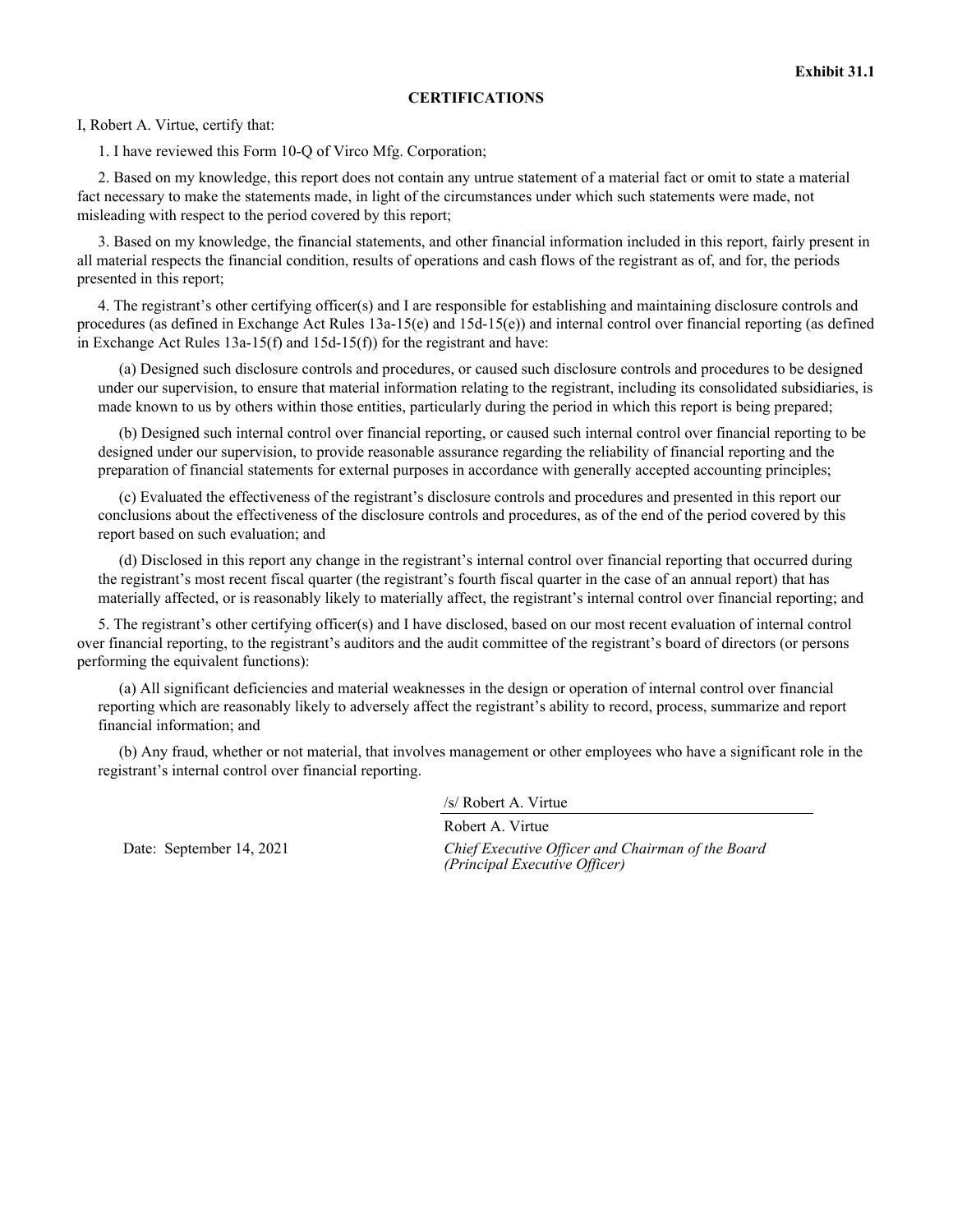#### **CERTIFICATIONS**

I, Robert E. Dose, certify that:

1. I have reviewed this Form 10-Q of Virco Mfg. Corporation;

2. Based on my knowledge, this report does not contain any untrue statement of a material fact or omit to state a material fact necessary to make the statements made, in light of the circumstances under which such statements were made, not misleading with respect to the period covered by this report;

3. Based on my knowledge, the financial statements, and other financial information included in this report, fairly present in all material respects the financial condition, results of operations and cash flows of the registrant as of, and for, the periods presented in this report;

4. The registrant's other certifying officer(s) and I are responsible for establishing and maintaining disclosure controls and procedures (as defined in Exchange Act Rules 13a-15(e) and 15d-15(e)) and internal control over financial reporting (as defined in Exchange Act Rules 13a-15(f) and 15d-15(f)) for the registrant and have:

(a) Designed such disclosure controls and procedures, or caused such disclosure controls and procedures to be designed under our supervision, to ensure that material information relating to the registrant, including its consolidated subsidiaries, is made known to us by others within those entities, particularly during the period in which this report is being prepared;

(b) Designed such internal control over financial reporting, or caused such internal control over financial reporting to be designed under our supervision, to provide reasonable assurance regarding the reliability of financial reporting and the preparation of financial statements for external purposes in accordance with generally accepted accounting principles;

(c) Evaluated the effectiveness of the registrant's disclosure controls and procedures and presented in this report our conclusions about the effectiveness of the disclosure controls and procedures, as of the end of the period covered by this report based on such evaluation; and

(d) Disclosed in this report any change in the registrant's internal control over financial reporting that occurred during the registrant's most recent fiscal quarter (the registrant's fourth fiscal quarter in the case of an annual report) that has materially affected, or is reasonably likely to materially affect, the registrant's internal control over financial reporting; and

5. The registrant's other certifying officer(s) and I have disclosed, based on our most recent evaluation of internal control over financial reporting, to the registrant's auditors and the audit committee of the registrant's board of directors (or persons performing the equivalent functions):

(a) All significant deficiencies and material weaknesses in the design or operation of internal control over financial reporting which are reasonably likely to adversely affect the registrant's ability to record, process, summarize and report financial information; and

(b) Any fraud, whether or not material, that involves management or other employees who have a significant role in the registrant's internal control over financial reporting.

/s/ Robert E. Dose

Robert E. Dose

Date: September 14, 2021 *Vice President — Finance, Secretary and Treasurer (Principal Financial Officer)*